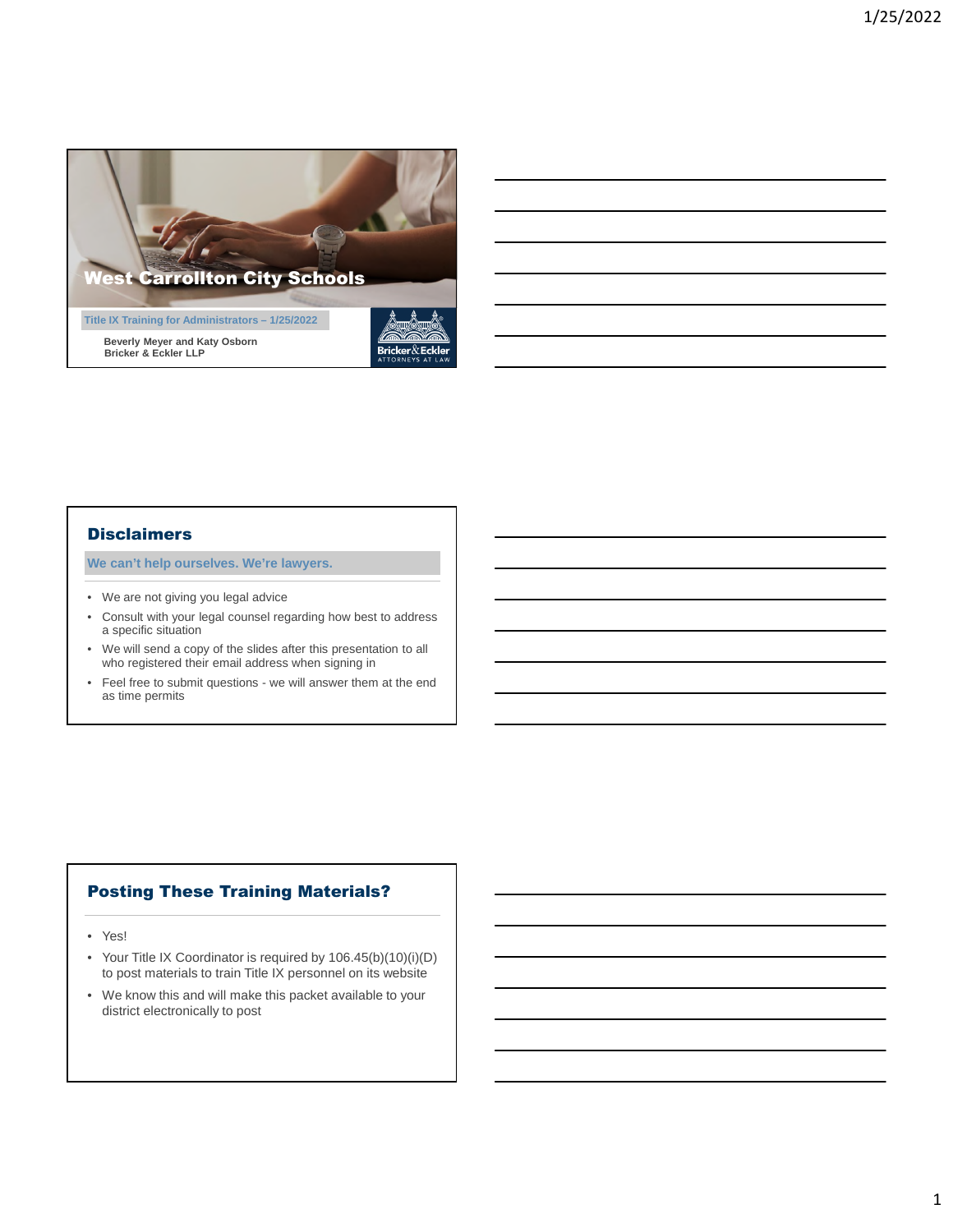# Agenda

- General overview/definition of sexual harassment
- Grievance process
- Bias and conflicts of interest
- Relevancy
- Credibility
- Investigative techniques
- Investigative report writing
- Decision-maker's written determination
- Appeals



# Sex Discrimination and Harassment

- Title VII and Title IX
- "No person in the United States shall, **on the basis of sex**, be excluded from participation in, be denied the benefits of, or be subjected to discrimination under any education program or activity receiving Federal financial assistance…"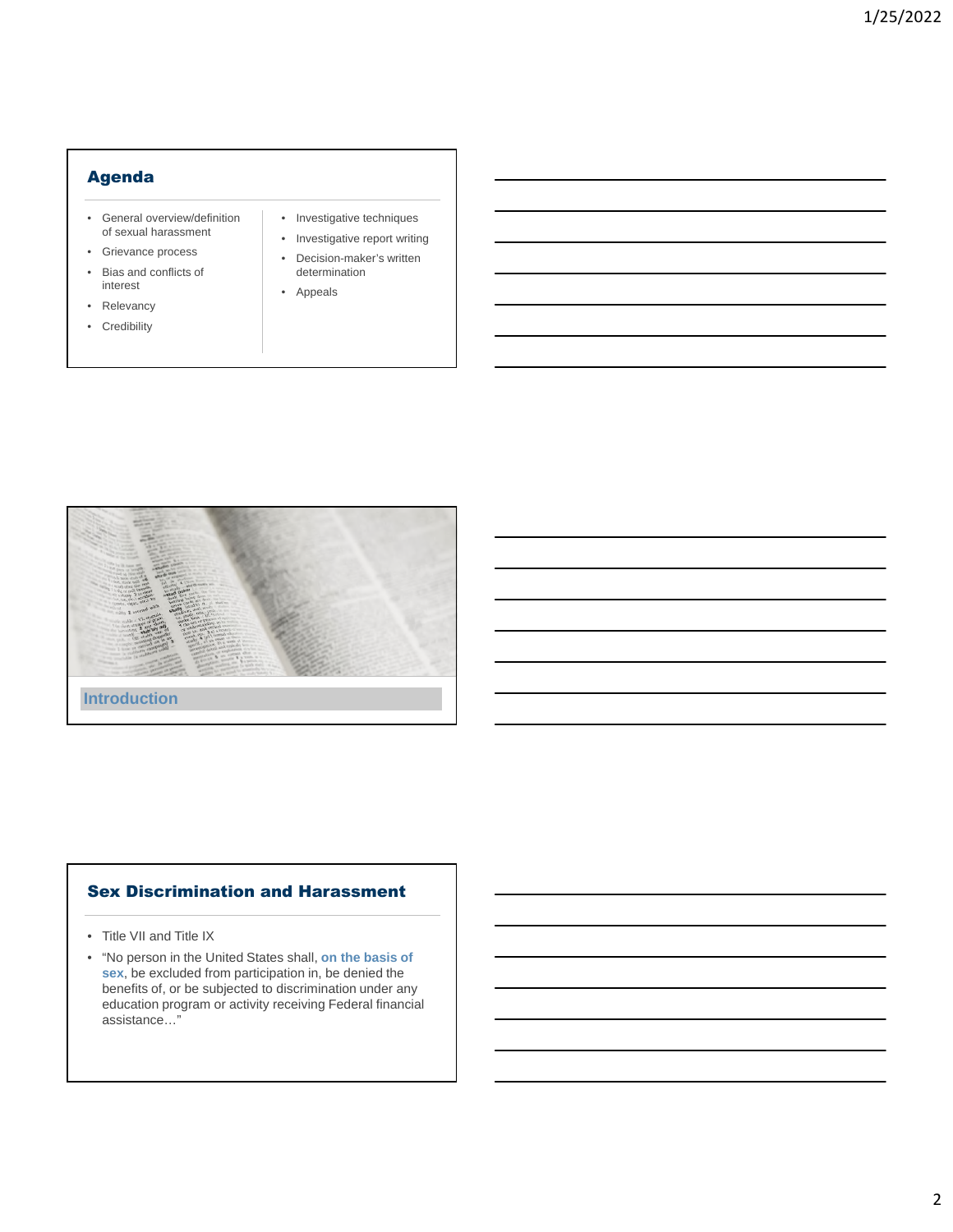# Sex Discrimination under Title IX

- Treat one person **differently** from another in determining whether such person satisfies any requirement or condition for the provision of such aid, benefit, or service;
- Provide **different** aid, benefits, or services or provide aid, benefits, or services in a different manner;
- Deny any person any such aid, benefit, or service;
- Subject any person to separate or **different** rules of behavior, sanctions, or other treatment

### Sex Discrimination under Title IX

- Apply any rule concerning the domicile or residence of a student or applicant;
- Aid or perpetuate discrimination against any person by **providing significant assistance to any agency, organization, or person which discriminates on the basis of sex** in providing any benefit or service to students or employees; or
- Otherwise limit any person in the enjoyment of any right, privilege, advantage, or opportunity. 34 C.F.R. § 106.31(b).

#### What Does "Sex" Mean?

- Biological Sex
- Gender
- Sex Stereotyping
- Sexual Orientation and Gender Identity\*\*
- "Sex" as a verb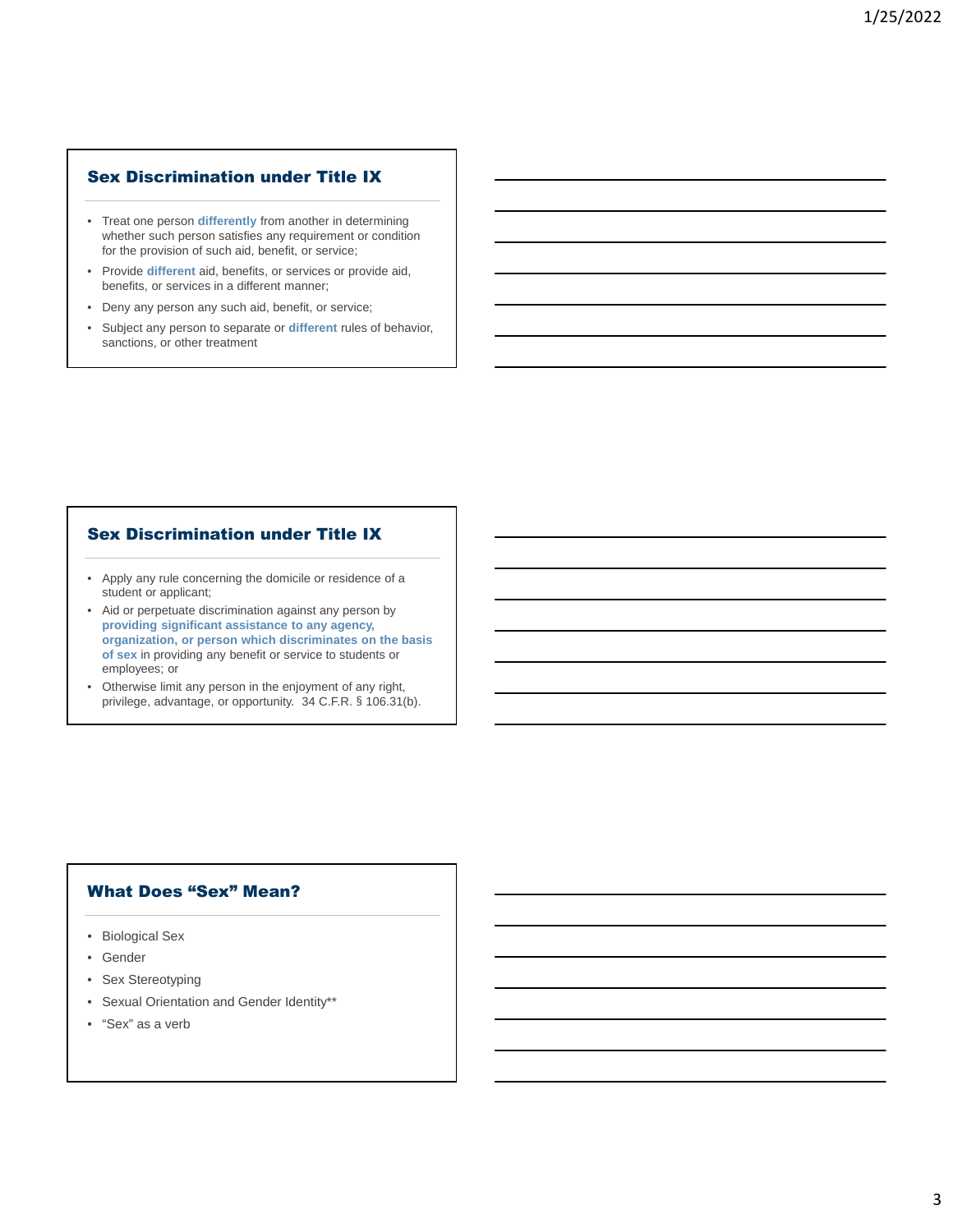

**Sexual Harassment Definitions under the New Title IX Regulations**

## New Definition of Sexual Harassment under Title IX

- **Sexual harassment** means conduct on the basis of sex that satisfies one or more of the following:
	- **Quid pro quo** An employee of the recipient conditioning the provision of an aid, benefit, or service of the recipient on an individual's participation in unwelcome sexual conduct
	- **Hostile environment** Unwelcome conduct determined by a reasonable person to be so severe, pervasive, **and** objectively offensive that it effectively denies a person equal access to the recipient's education program or activity; or
	- **Clery crimes** Sexual assault, dating violence, domestic violence, or stalking [Clery regulatory definition cites omitted]

### **Jurisdiction**

- Under the new regulations, if you do not have jurisdiction you must dismiss the Title IX complaint
- This does not preclude supportive measures or other Code of Conduct violations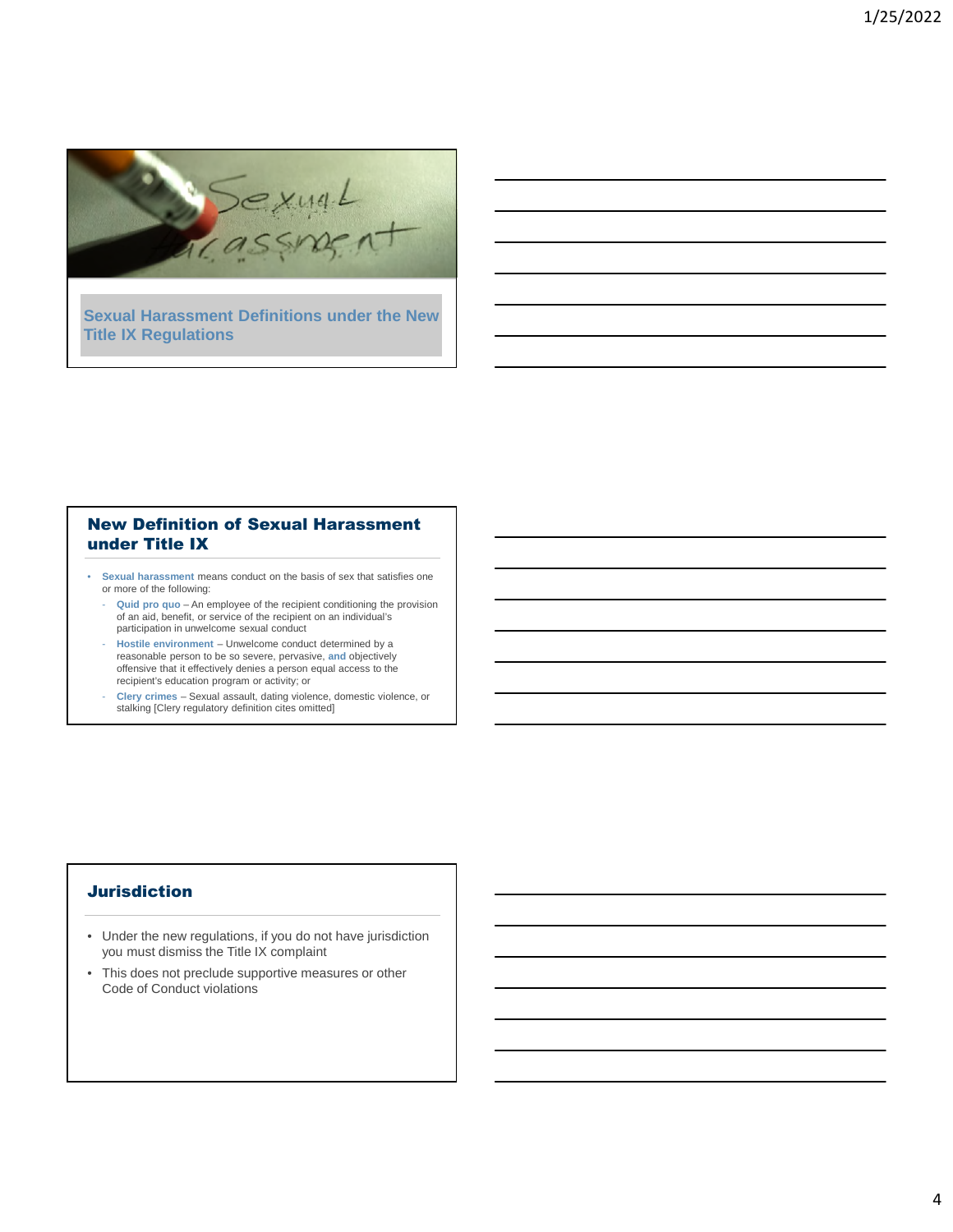# No Jurisdiction If:

- Alleged conduct would not be sexual harassment if proved
- Occurred outside of the US or
- Occurred outside of the District's education program or activity

# Jurisdiction – Practical Considerations

Sometimes it will be immediately clear whether there is jurisdiction

Sometimes you will not know until after the grievance process starts

TIXCs should be thinking about jurisdiction from the outset and revisiting throughout the process

# Alleged conduct would not be sexual harassment if proved

For purposes of jurisdiction, **assume the allegations are true**

• Examples

- Not "on the basis of sex"
- Not pervasive (but where is the line?)

Most often, you have to conduct an investigation to determine this threshold question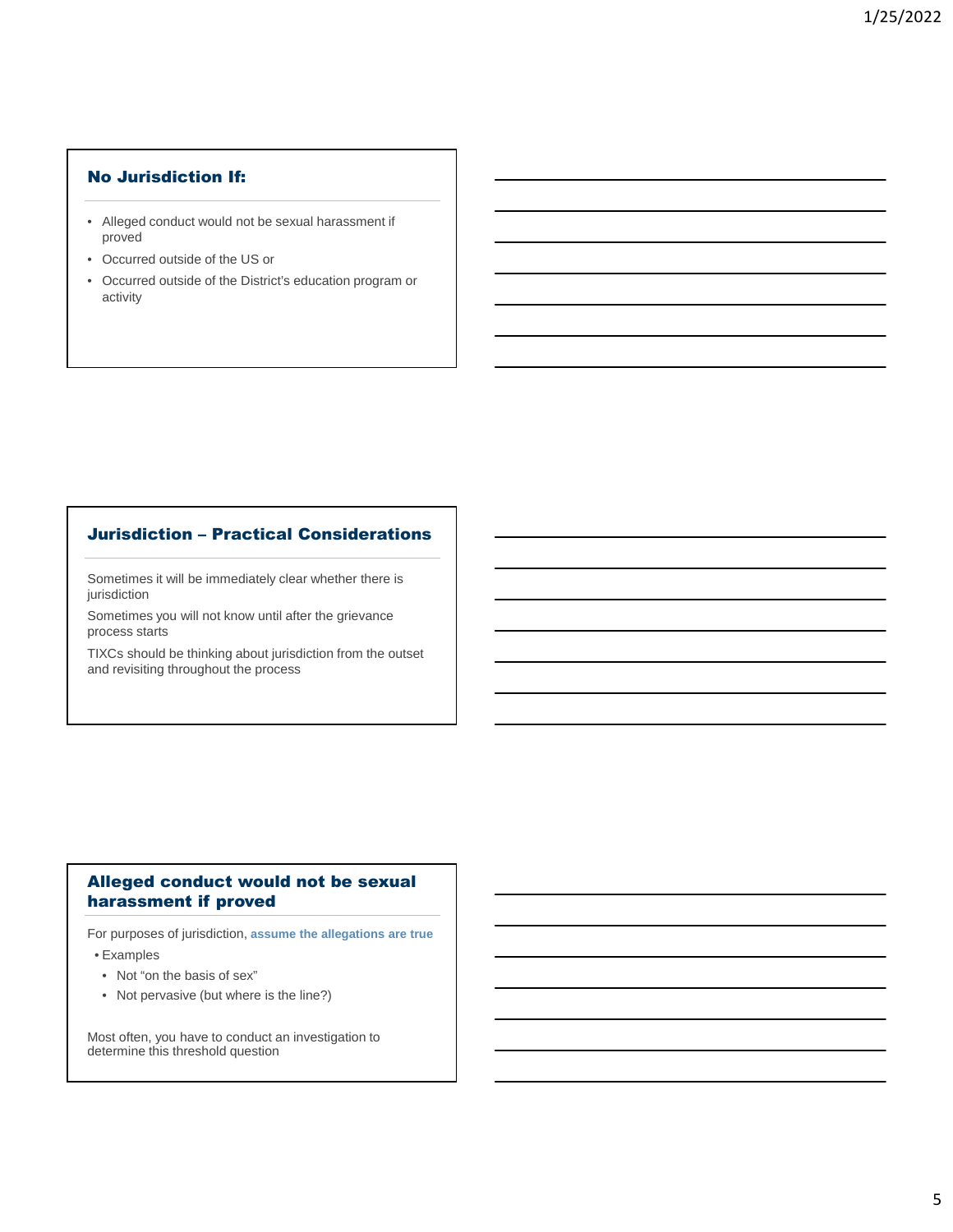# Definition of "Educational Program or Activity"

"Educational program or activity" includes **locations, events, or circumstances over whic**h the recipient exercised **substantial control** over **both the respondent and the context** in which the sexual harassment occurs…





Control over respondent, but what about context?

"[A] teacher's sexual abuse of a student 'undermines the basic purposes of the educational system' thereby implicitly recognizing that a **teacher's sexual harassment of a student is likely to constitute sexual harassment 'in the program' of the school even if the harassment occurs off campus**"

• Preamble at p. 30200 quoting *Gebser v. Lago Vista Indep. Sch. Dist.,* 524 US 274 (1998)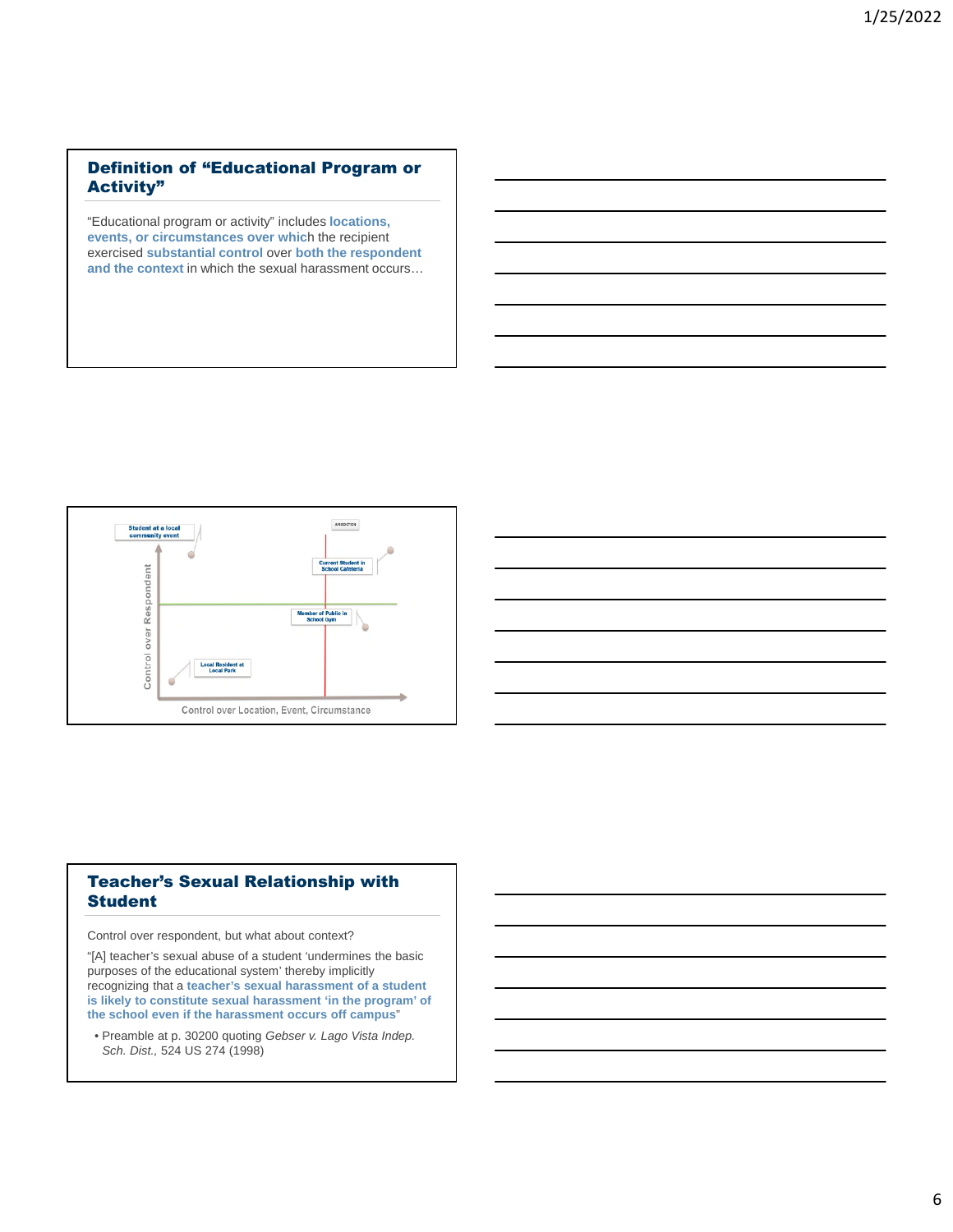## Retaliation

- Retaliation section added to new Title IX regs at 34 C.F.R § 106.71:
- Retaliation defined in part: "No recipient or other person may intimidate, threaten, coerce, or discriminate against any individual for the purpose of interfering with any right or privilege secured by title IX or this part, or because the individual has made a report or complaint, testified, assisted, or participated or refused to participate in any manner in an investigation, proceeding, or hearing under this part"…

### **Retaliation**

- Report this **immediately** to the Title IX Coordinator
- Is there already a no-contact order and if not, is it appropriate to issue one?
- Adverse action against an individual
- Abuse, violence, threats, and intimidation
- More than just someone expressing their opinion

### District Obligations

- Update district policies (po2266 and ag2266)
- Mandatory reporting RC 2151.421
- Respond to allegations **promptly in a manner that is not deliberately indifferent**. At a minimum:
	- TIXC must reach out to Complainant to explain process and offer supportive measures
- Formal grievance process: notice, investigation, report, decision, appeal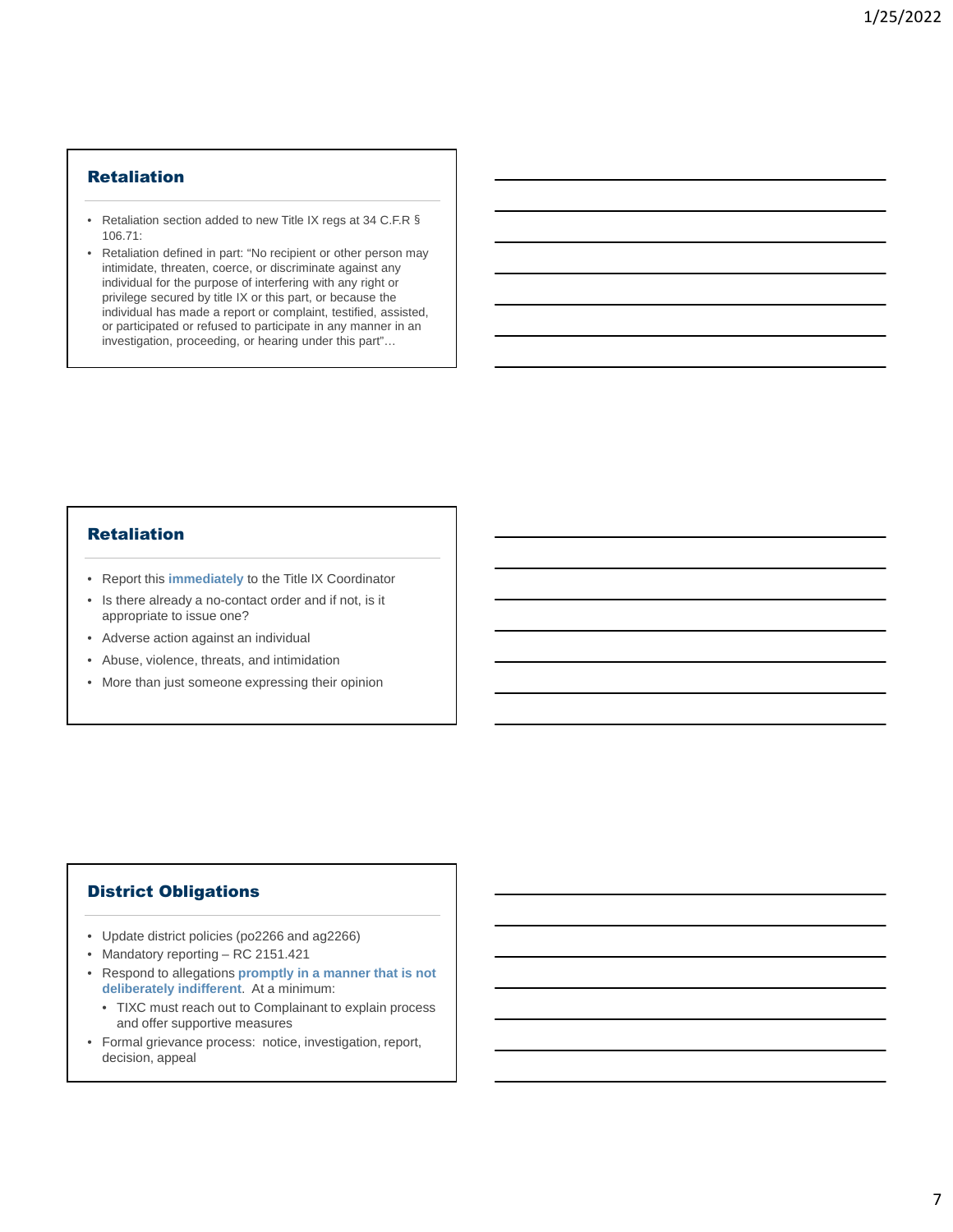

### Formal Complaint

- **Formal Complaint**  "a document filed by a complainant or signed by the Title IX Coordinator alleging sexual harassment against a respondent and requesting that the recipient investigate the allegation of sexual harassment"
- **Complainant** "an individual who is alleged to be the victim of conduct that could constitute sexual harassment"

# General Requirements: Due Process/ Fundamental Fairness

- Treat complainants/respondents equitably
- **No sanctions until process complete**
- No conflict of interest or bias; trained staff
- Presumption that respondent is not responsible
- Reasonably prompt timeframes
- Range of possible sanctions/remedies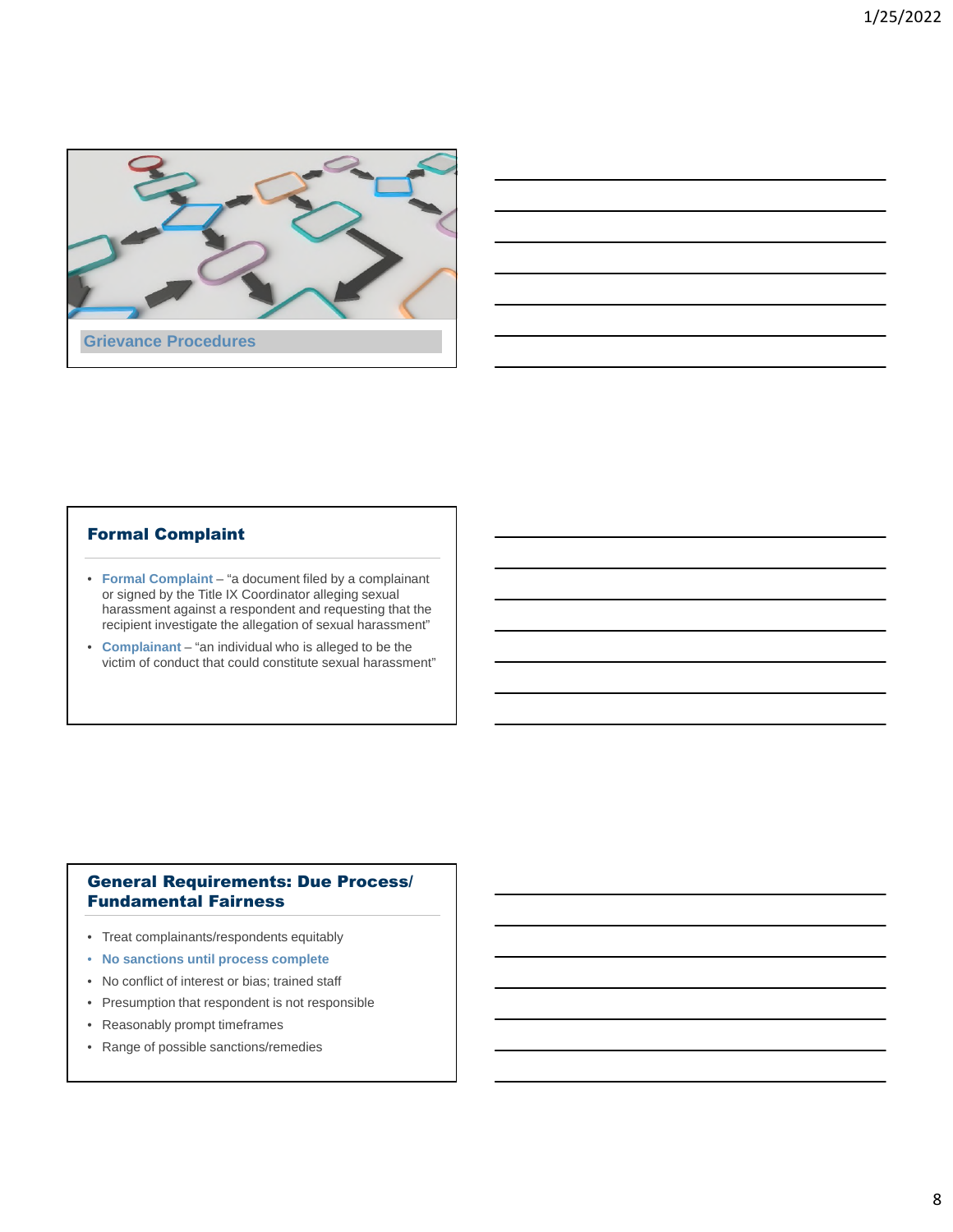### General Requirements: Due Process/ Fundamental Fairness

- Evidentiary Standard Preponderance of the Evidence (more likely than not)
	- Same standard applicable to complaints against students and employees
	- Same standard applicable to all complaints of sexual harassment
- Describe supportive measures
- Exclude privileged information

### Notice to Parties

- Grievance Process
- Allegations
	- o Sufficient details known at the time
		- ̶ Identity of parties; date and location of alleged incident; alleged conduct
	- o Sufficient time to prepare response
- Statement that respondent is presumed not responsible and that determination will be made at conclusion of grievance process
- May have advisor of choice
- May inspect/review evidence
- Inform of Code of Conduct prohibiting false statements
- Notice of any additional allegations that may arise

# Dismissal and Consolidation

#### **Dismissal of Formal Complaints**

#### • Mandatory

- o Alleged conduct, even if proved, would not fall within the scope of Title IX o Does not preclude action under other Code of Conduct provision
- Permissive
	- o Complainant withdraws formal complaint
	- o Respondent is no longer enrolled/employed
	- o Specific circumstances prohibit gathering sufficient evidence

# • Must provide notice of dismissal to parties

- **Consolidation of Formal Complaints**
- Permissive where allegations arise out of same facts/circumstances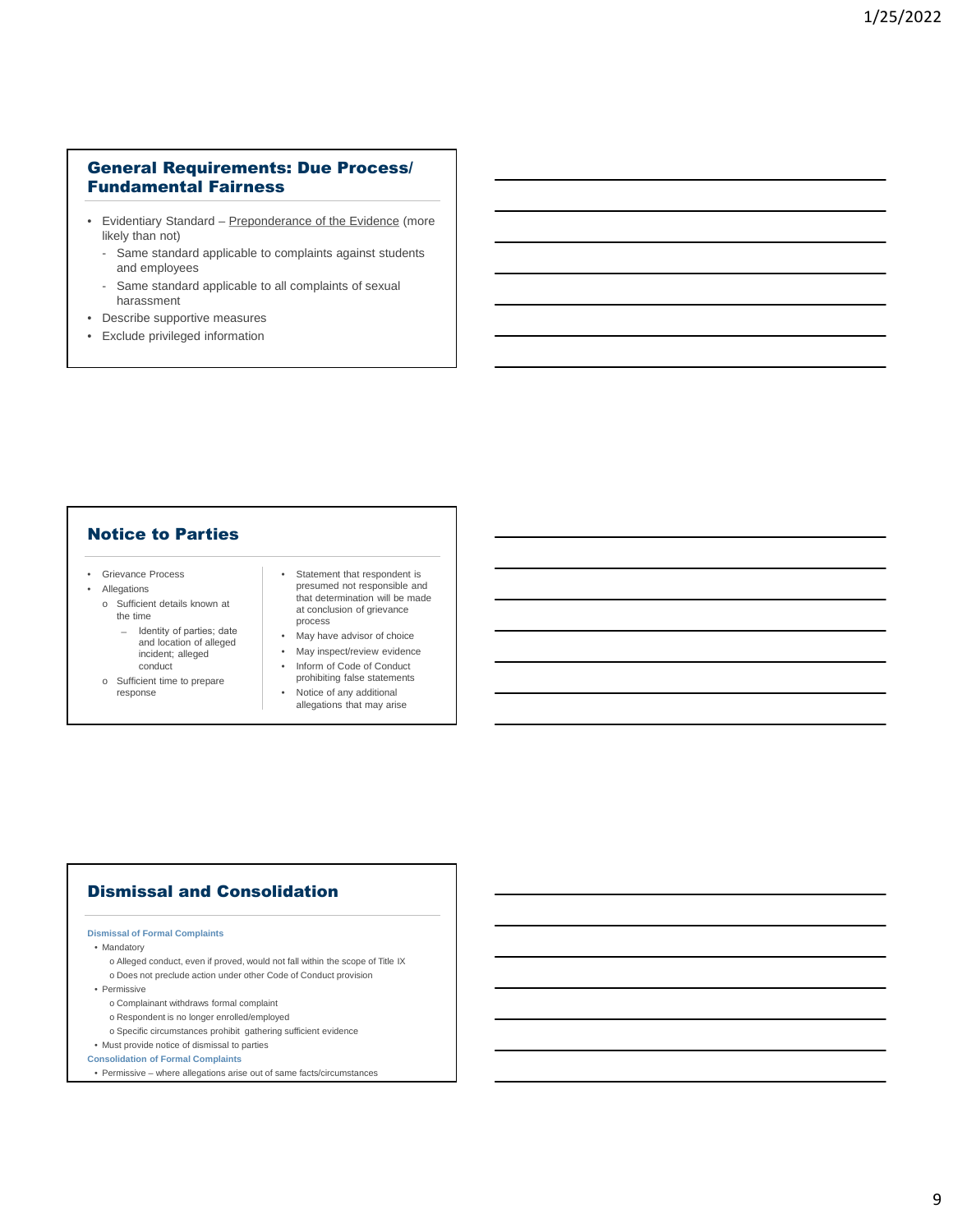### Investigation Process

- Burden of proof and burden of gathering evidence is on recipient
- Equal opportunity to present witnesses
- May not prohibit parties from discussing allegations or gathering/presenting evidence
- Provide same opportunity to have others present including advisor of choice
- Written notice to parties of any hearings/interviews/meetings
	- West Carrollton policy requires 2 days' notice

### Investigation Process

#### **Provide All Evidence to Parties**

- Allow 10 days to review
- Allow parties to submit a written response before completion of Investigative Report

#### **Prepare Investigative Report**

- Provide to parties 10 days prior to determination of responsibility
- Allow parties to submit written response

# Hearings and Cross Examination

#### **Live Hearings**

- NOT required under West Carrollton policy
- **Questioning Phase**
- (WC policy): Decision-maker may make inquiries of any party or witness o Provide responses to parties and allow 2 days for written response
- Allow parties to submit written questions of other parties/witnesses
- After distribution of Investigative Report; before determination regarding responsibility
- Provide answers and allow limited follow up
- Questions and evidence regarding complainant's sexual predisposition or prior sexual behavior prohibited (very limited exceptions)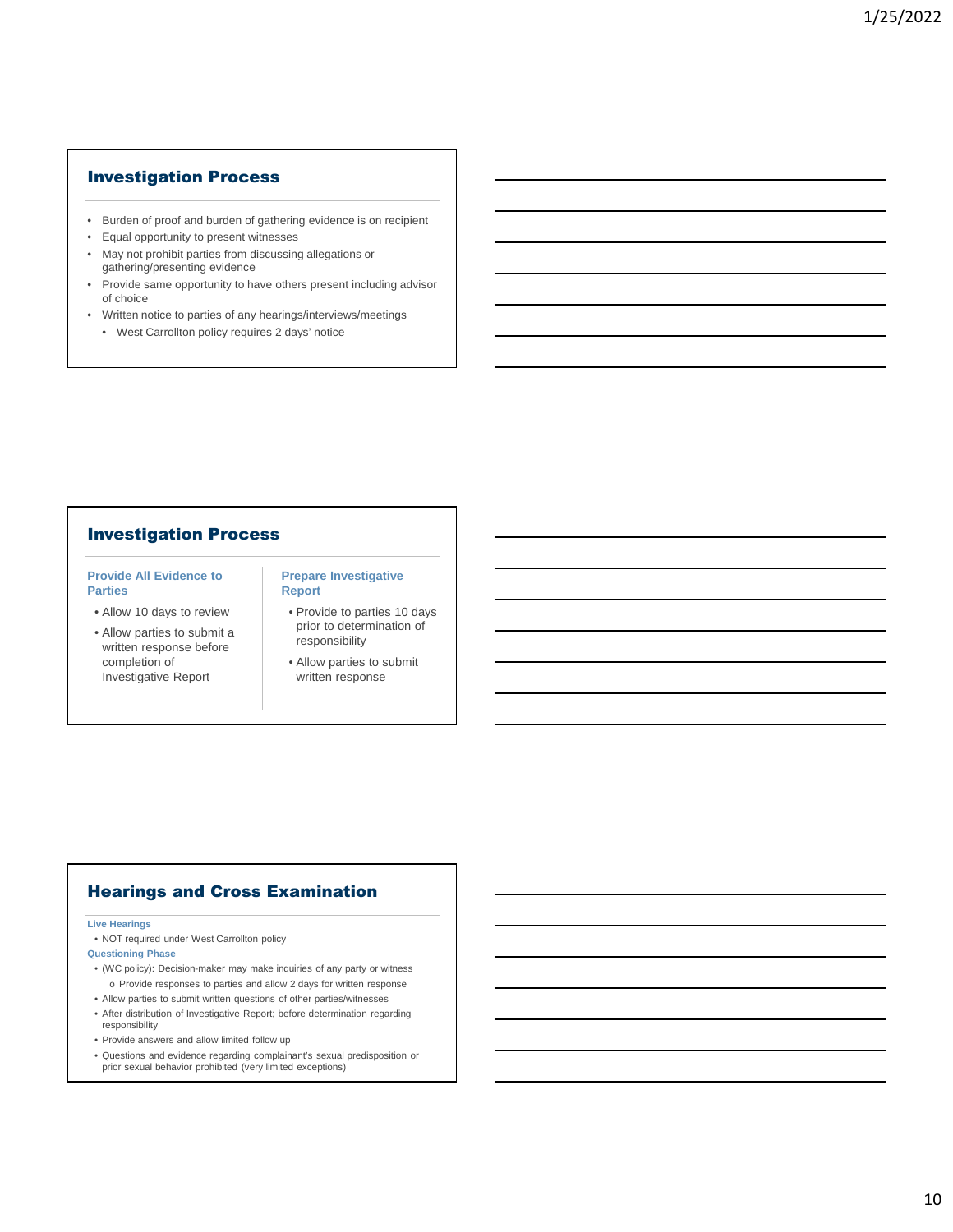# Written Determination of **Responsibility**

- Note: Decision-maker cannot be investigator or Title IX **Coordinator**
- Identification of the allegations
- Description of procedural steps
- Findings of fact
- Conclusions
- Statement of result as to each allegation, including determination, sanctions, and remedies
- Procedures and bases for appeal
- Provided to parties simultaneously

# Appeals

#### **Required bases:**

- Procedural irregularity that affected the outcome
- New evidence not reasonably available at time determination was made that could affect the outcome
- Conflict of interest/bias

**Additional bases permitted -** Offered to both parties equally

#### **Appeals process:**

- Notify other party in writing when appeal is filed
- New decision-maker • Allow opportunity for both parties to submit written
- statement • Written decision with result and
- rationale
- Provided to both parties simultaneously

# Informal Resolution

#### **Procedures may include informal resolution process**

- May not be mandatory
- May not be offered unless formal complaint is filed
- May not be offered in allegation by student against employee
- West Carrollton policy: may not be offered in allegation by student against student alleging sexual assault
- **Requirements**
- Written notice of: allegations; requirements of process; right to withdraw from process and resume formal grievance process; consequences of participation including the records that will be maintained or could be shared
- Obtain voluntary, written consent from both parties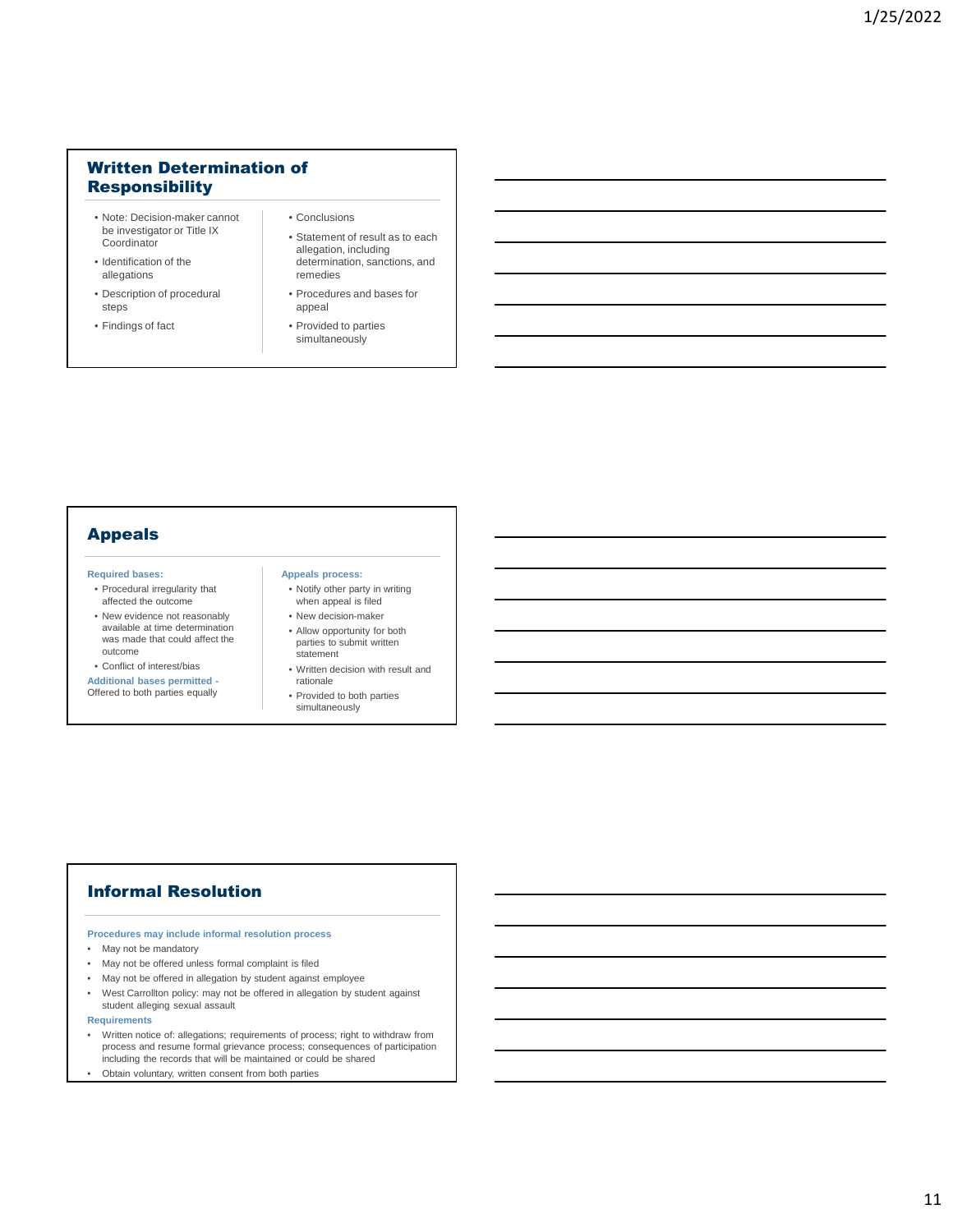# Recordkeeping – Maintain for 7 Years

Investigation Records (including determination, recordings, transcripts, sanctions, remedies)

Appeal Records

Record of any Informal Resolution

Training materials – posted on website/available upon request

Documentation of recipient's response to all reports and formal complaints



**Make No Assumptions: Being Impartial, Avoiding Conflicts of Interest, and Bias**

#### Being Impartial, Unbiased, without Conflict of Interest, and Avoiding Pre-Judgment of Facts

- We will discuss each of these individually and provide examples, but some of the factors for each overlap.
- For example, being impartial is greatly aided by not prejudging facts.
- Discussed in preamble on pp. 821-843; 1720-1726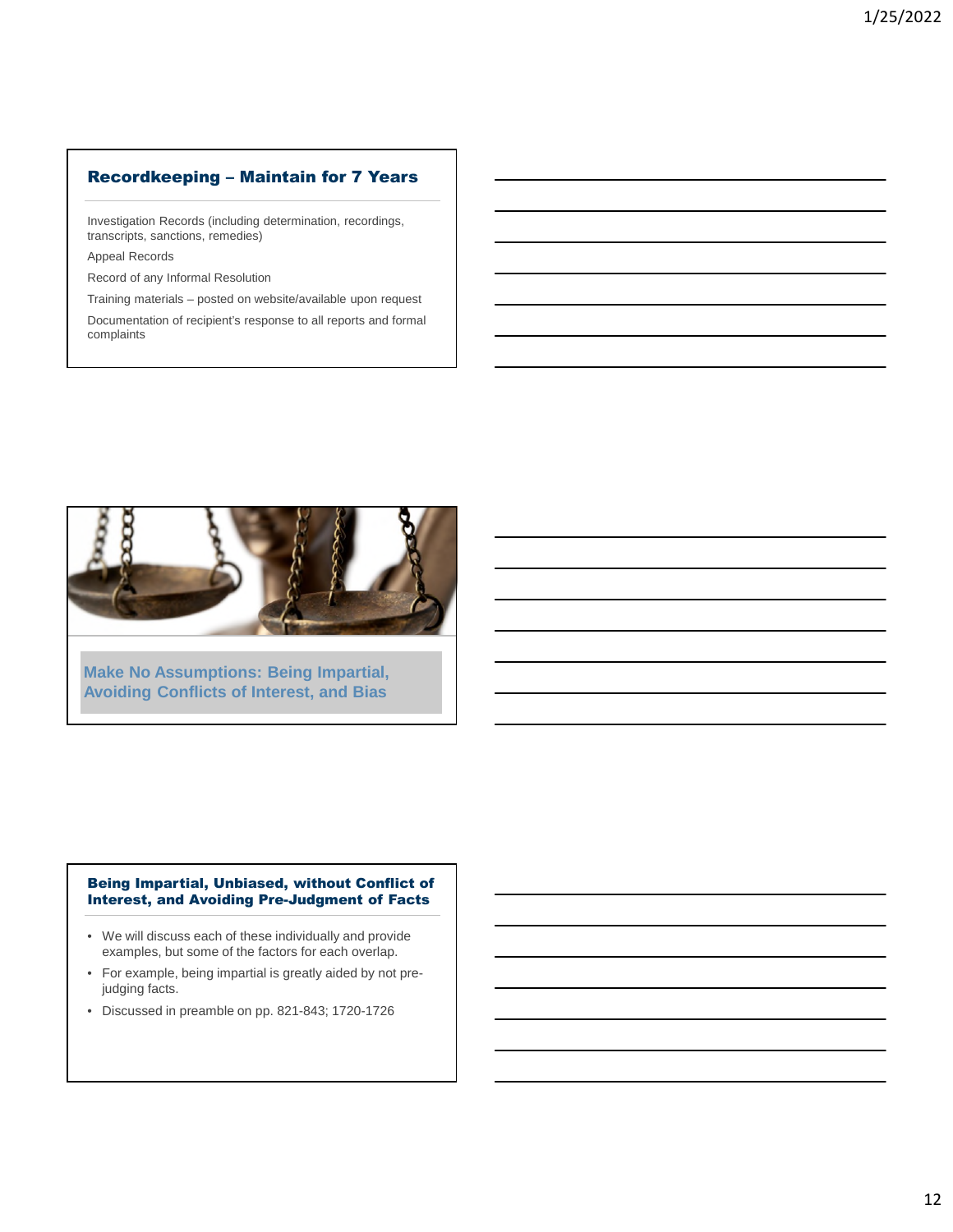## Being Impartial

- The preamble discussion (pp. 828-829) appears to indicate that being impartial means being free from bias
- "The Department believes that keeping this provision focused on 'bias' paired with an expectation of impartiality helps appropriately focus on bias that impedes impartiality." (p. 829)

### Bias: Concerns Raised in Comments in Preamble

- Preamble concerns about all paid staff members being biased in favor of institution
- Institutional bias: cover-ups
- Past tweets that appear to support complainants or respondents
- Being a feminist
- "Appearance of bias" v. actual bias

# Conflict of Interest: Concerns Raised in Comments in Preamble

- Decision-maker and financial and reputational interest aligned with institution (or to protect institution)
- Co-mingling of administrative and adjudicative roles
- Title IX Coordinator supervisor of decision-maker
- Past advocacy for victim's or respondents' rights (example also for bias)
- "Perceived conflict of interest" v. actual conflict of interest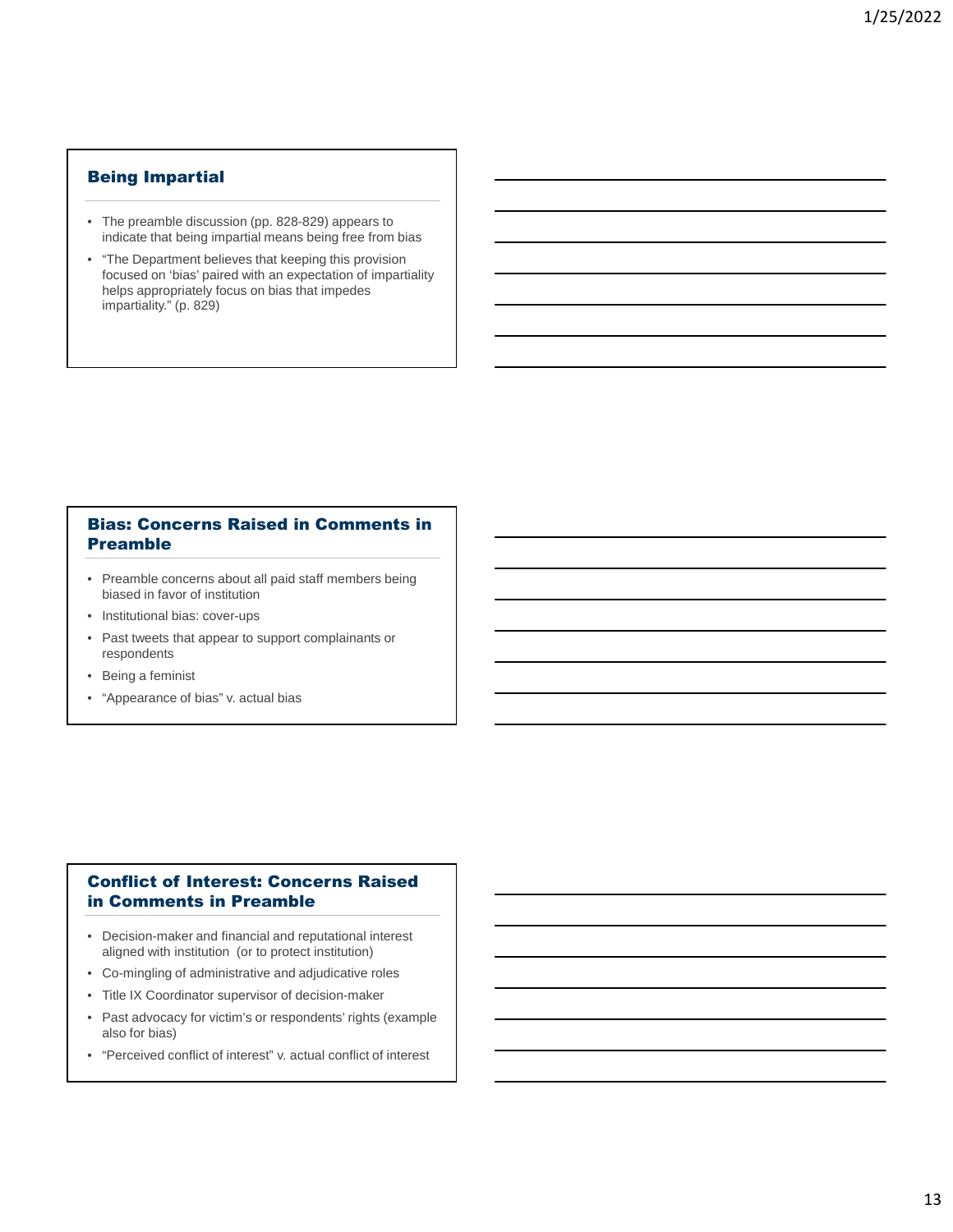# Preamble Discussion: Bias and Conflict of Interest

- Final regulations "leave recipients flexibility to use their own employees, or to outsource Title IX investigation and adjudication functions, and the Department encourages recipients to pursue alternatives to the inherent difficulties that arise when a recipient's own employees are expected to perform functions free from conflicts of interest and bias."
- No *per se* prohibited conflicts of interest under 106.45(b)(1)(iii) in using employees or administrative staff. (p. 826)
- No *per se* violations of 106.45(b)(1)(iii) for conflict of interest or bias for professional experiences or affiliations of decision-makers and other roles in the grievance process. (p. 827)

#### Preamble Discussion: Bias and Conflict of Interest

- Discretion to institutions on how to comply with providing decision-maker role (and other roles in the grievance process) without bias or conflict of interest
- Notes that excluding certain professionals out of fear of bias would improperly exclude experienced, knowledgeable individuals who are capable of serving impartially (citing history of working in the field of sexual violence). (p. 827)

### Discussion Recommendation for Assessing Bias

"Whether bias exists requires examination of the particular facts of a situation and the Department encourages recipients to apply an objective (whether a reasonable person would believe bias exists), common sense approach to evaluating whether a particular person serving in a Title IX role is biased, exercising caution not to apply generalizations that might unreasonably conclude that bias exists…bearing in mind that the very training required by 106.45(b)(1)(iii) is intended to provide Title IX personnel with the tools needed to serve **impartially** and without bias such that the prior professional experience of a person whom a recipient would like to have in a Title IX role need not disqualify the person from obtaining the requisite training to serve impartially in a Title IX role."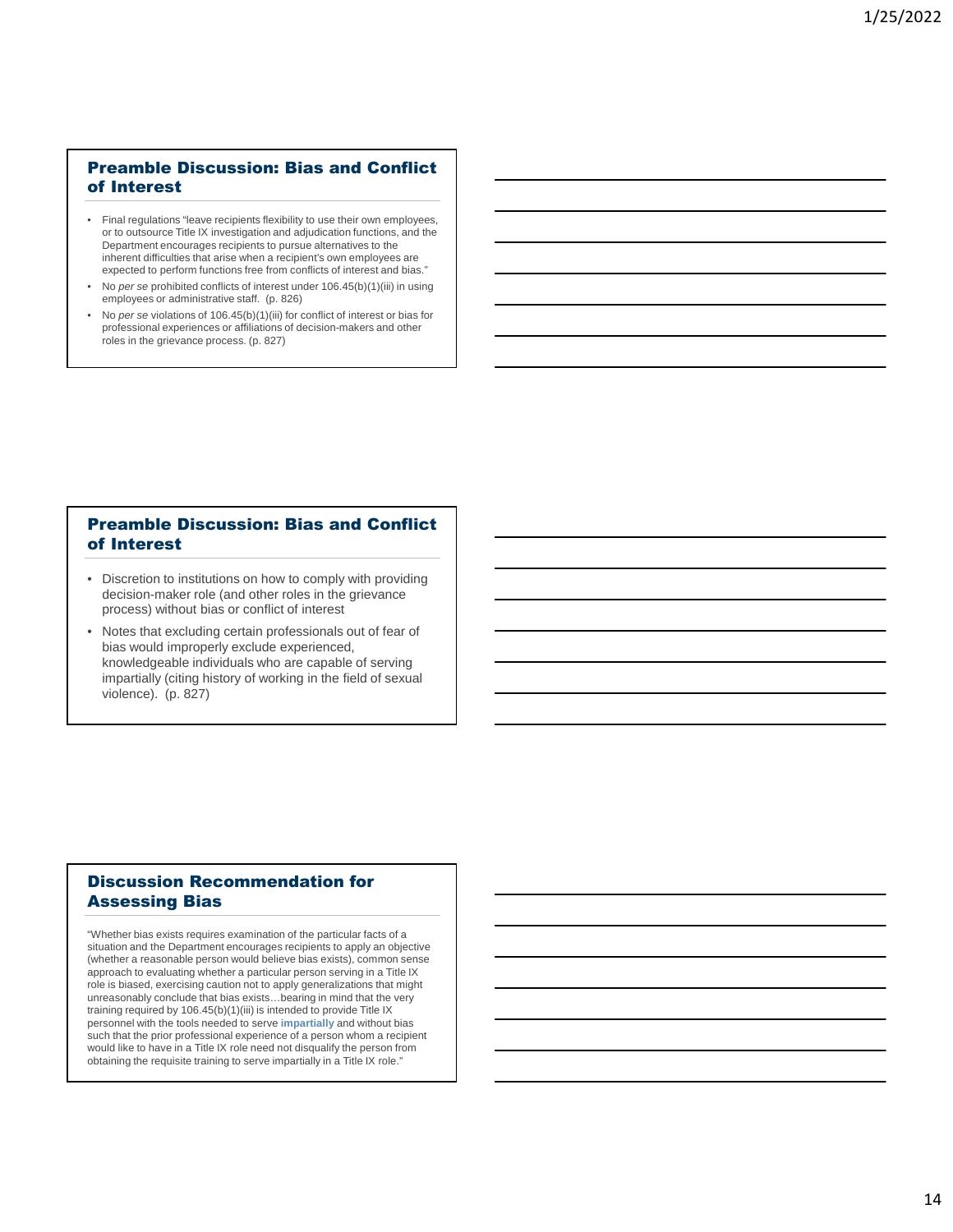#### Examples in Discussion for Unreasonable Conclusion that Bias Exists

"For example, assuming that all self-professed feminists, or self-described survivors, are biased against men, or that a male is incapable of being sensitive to women, or that prior work as a victim advocate, or as a defense attorney, renders the person biased for or against complainants or respondents"

#### Examples in Discussion for Unreasonable Conclusion that Bias Exists

- Department also cautioned parties and recipients from concluding bias or possible bias "based solely on the outcomes of grievance processes decided under the final regulations"
- Explained that this means, the "mere fact that a certain number of outcomes result in determinations of responsibility, or non-responsibility, does not necessarily indicate bias"

# Avoiding Pre-Judgment of Facts at **Issue**

- A good way to avoid bias and ensure impartiality: avoiding prejudgment of facts
- Keep an open mind as a decision-maker and actively listen to all the facts presented as subjected to crossexamination\*
- Each case is unique and different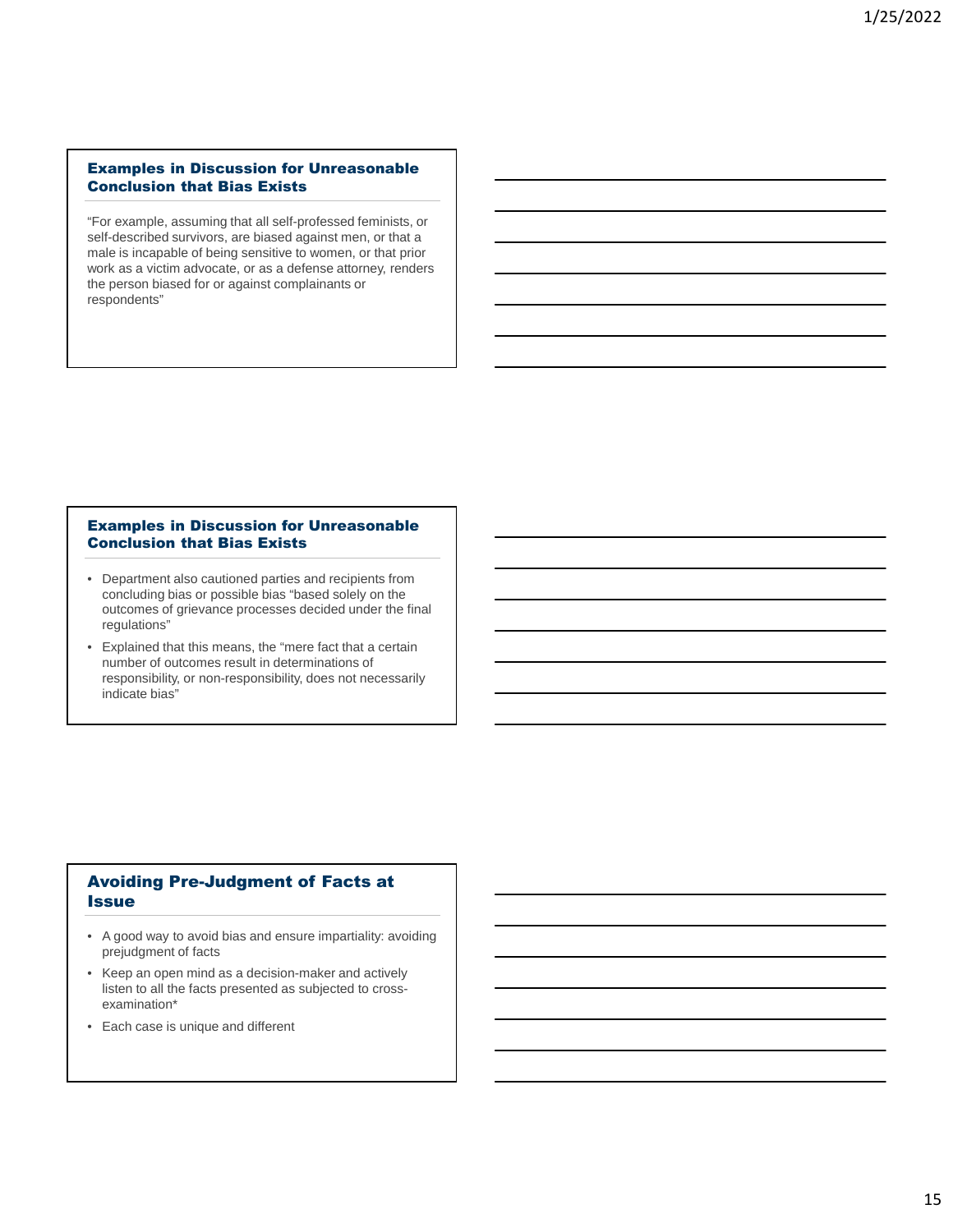### Avoiding Sex Stereotypes

- "Must" not rely on sex stereotypes: Also helpful to avoiding pre-judgment of facts, remaining unbiased and impartial
- Pp. 831-837 in the preamble
- Comments include examples of sex stereotypes in comments (e.g., Women have regret about sex and lie about sexual assaults, men are sexually aggressive or likely to perpetrate sexual assault)
- Discussion prohibition against sex stereotypes, but not feasible to list them (p. 835) Different from evidence-based information or peer-reviewed scientific research, including impact of trauma
	- Cautions against an approach of "believing" one party over the other and notes 106.45(b)(1)(ii) precludes credibility determinations based on a party's status as a complainant or respondent

### Avoiding Sex Stereotypes

Consideration of marginalized groups: people with disabilities, people of color, people who identify in the "LGBTQ" community (pp. 1723-25; 1732- 1737)

- Preamble discusses concerns by commentators about stereotypes and accommodations for individuals with disabilities under the ADA, and individuals with developmental and cognitive disabilities
- Preamble discusses concerns from people of color for cultural and racial stereotypes
- Preamble discusses concerns regarding stereotypes of the "LGBTQ" community

### Considerations: Potential Responses to Trauma

- Delayed reporting
- Difficulty remembering specifics (could also be due to drugs/alcohol)
- Reluctant reporting
- Remaining in a relationship or living arrangement with the respondent
- Being calm and composed after an assault
- Failing to identify the accused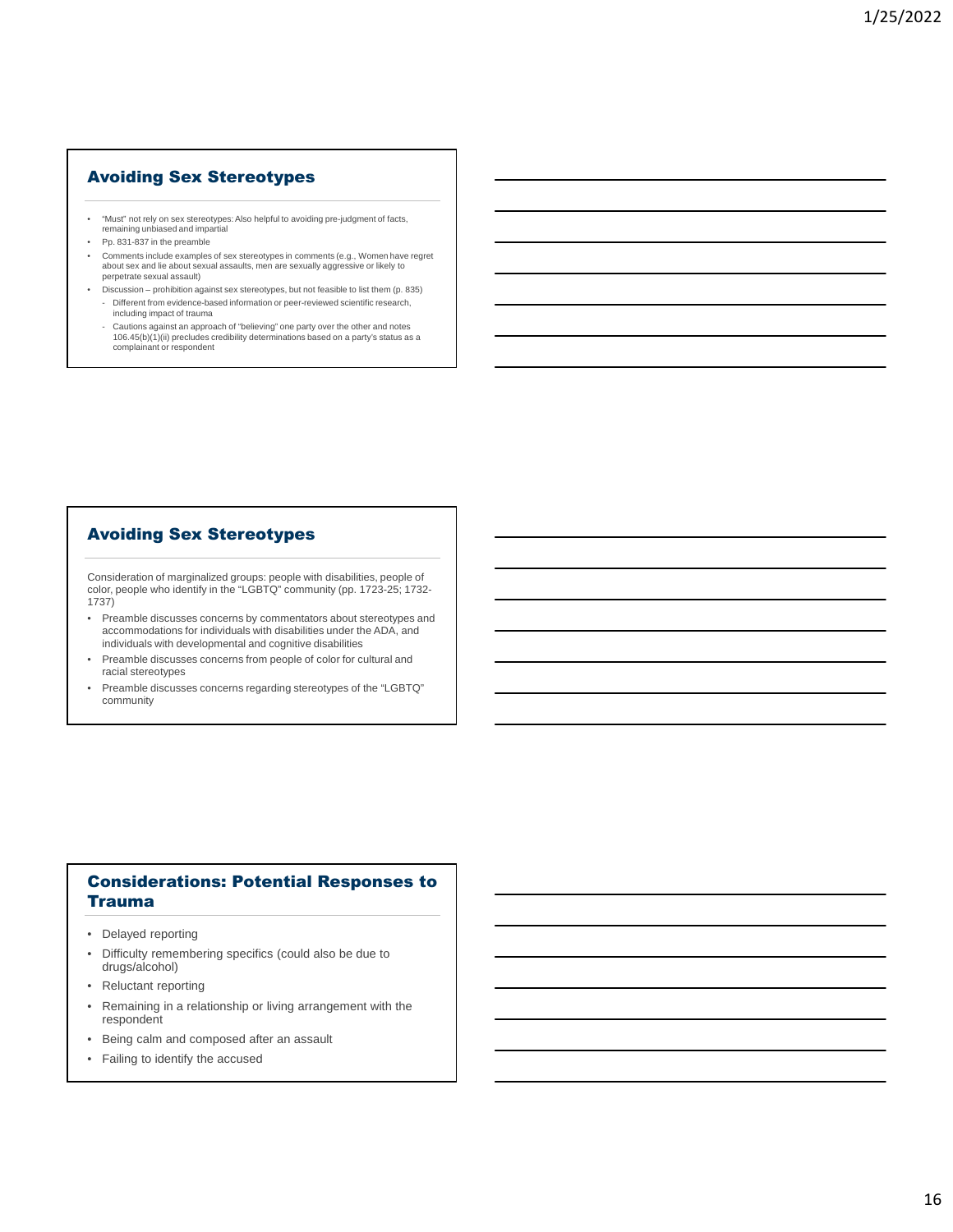# Disclaimer

- This section uses the terms "rape," "victim," and "perpetrator" – CRIMINAL, not POLICY
- This section is about rape myths and trauma as **context for what may or may not be someone's internal dialogue**, to help you ask sensitive questions
- Both parties may be traumatized and the trauma may be **completely unrelated** to the incident you're investigating

### Disclaimer

- Do **not** assume that because there are signs of trauma, the trauma was caused by the respondent and therefore the respondent violated the policy
- Do **not** assume that because there are not signs of trauma, therefore nothing bad happened

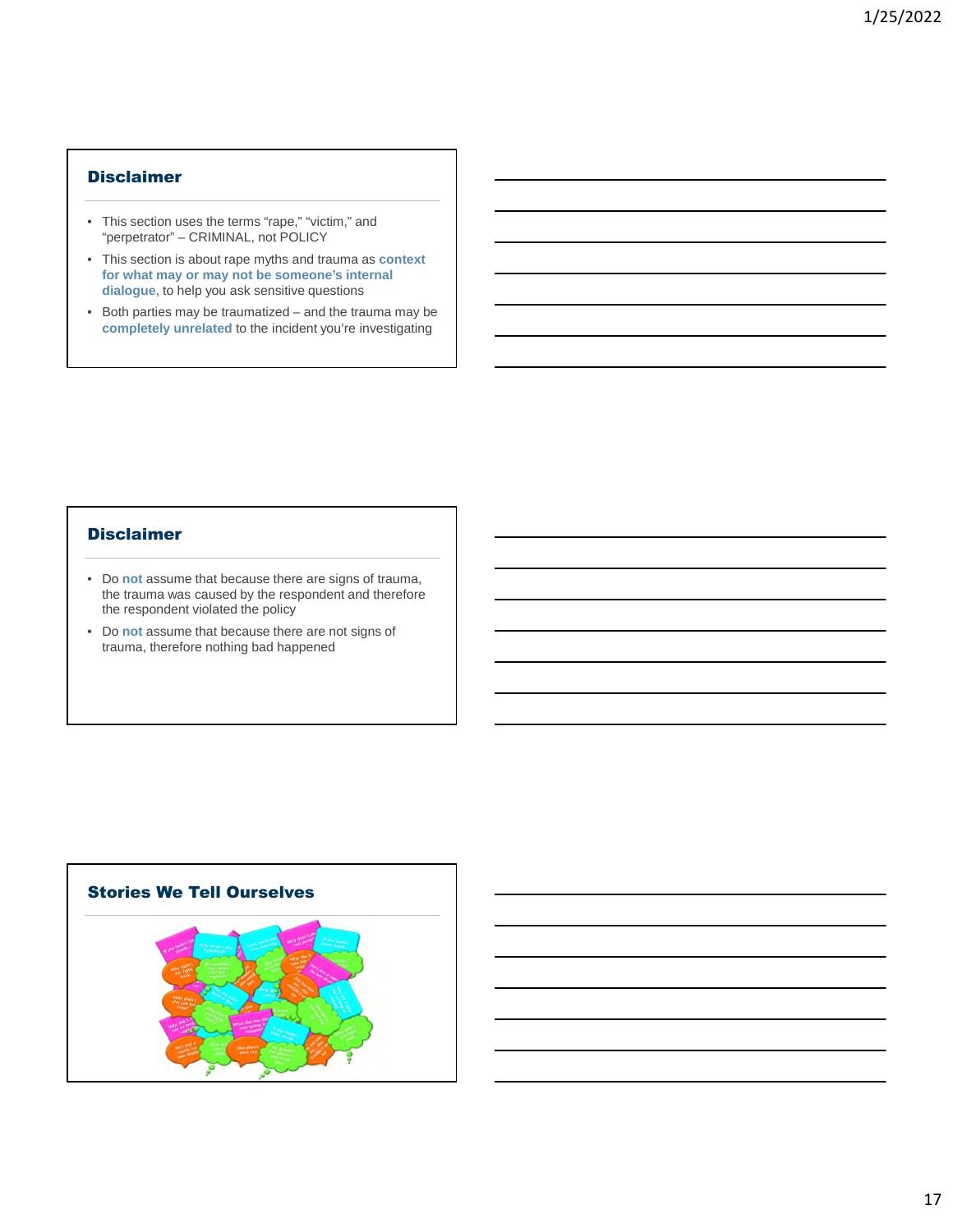### Know the Facts

- Most rapes are committed by perpetrators that know their victims
- Rapes can happen in a committed relationship
- Rapes can happen between individuals of any gender
- Victims of intimate partner violence may return to their perpetrator for a variety of reasons that may not seem rational to outsiders looking in

#### Know the Facts

- Drug-facilitated sexual assault is common, and the most common drug used is alcohol
- Being drunk doesn't excuse a perpetrator's own behavior
- A wide variety of responses are normal for a victim of trauma (e.g., calm, hysterical, angry, in denial, detached, withdrawn, or in shock) – don't make assumptions about how they "should act"

### Trauma and the Brain

- Trauma affects the way the brain **encodes and decodes memories** of what occurred
- Fight, flight, or freeze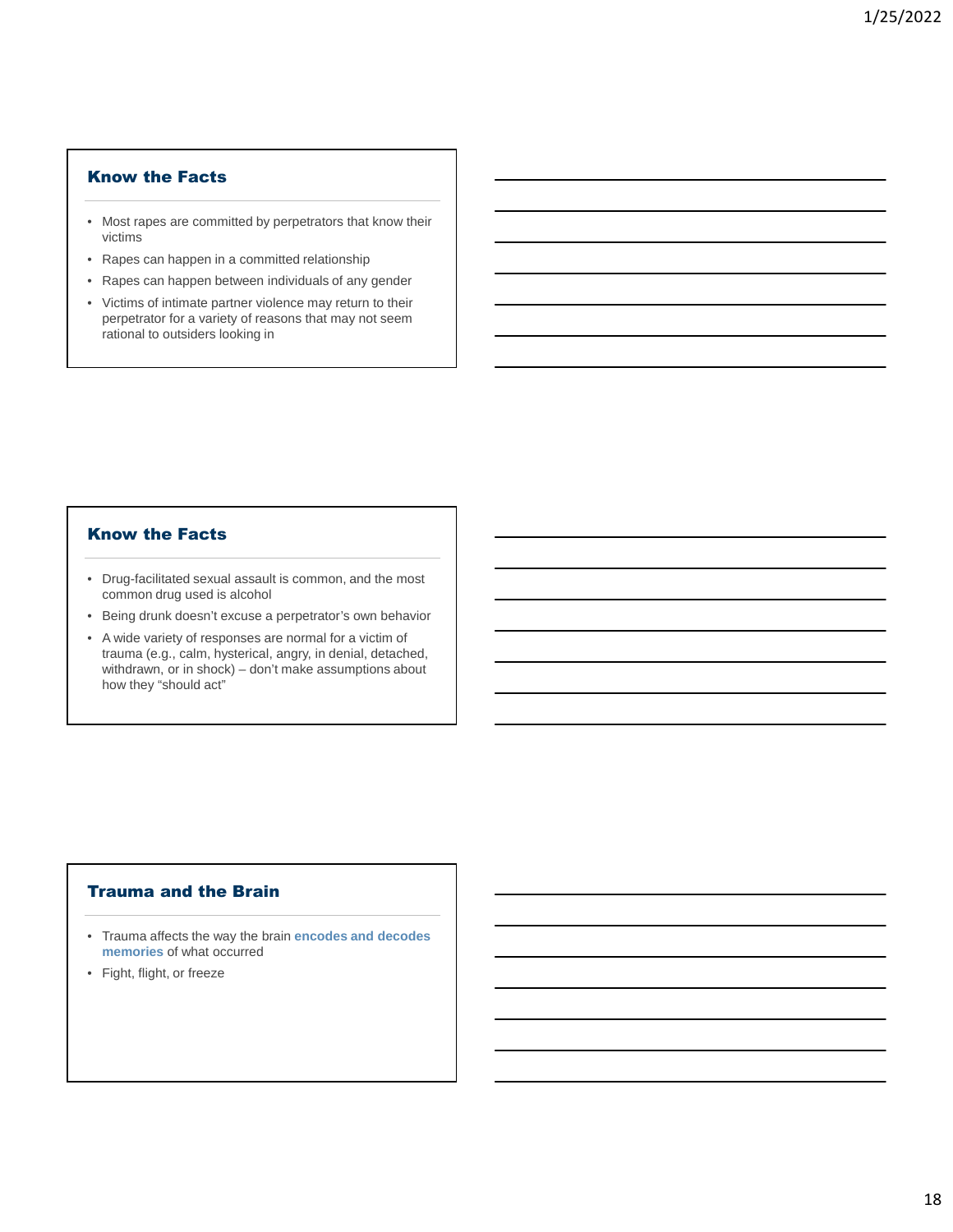# Why Don't People Tell Right Away?

- Fear of retaliation
- Fear of not being believed

# Why Is Being Trauma Informed Important?

**How you handle a person in your first meeting can make the difference between:**

- Cooperation in the investigation **vs.** refusal to cooperate
- Retraumatization **vs.** supportive environment
- Putting off other potential complainants or witnesses from coming forward **vs.** encouraging future reports
- Lawsuit or OCR complaint (or both) **vs.** supportive and cooperative relationship

# Words Have Power

- Victim vs. survivor vs. complainant
- **Stick with policy language** to the extent possible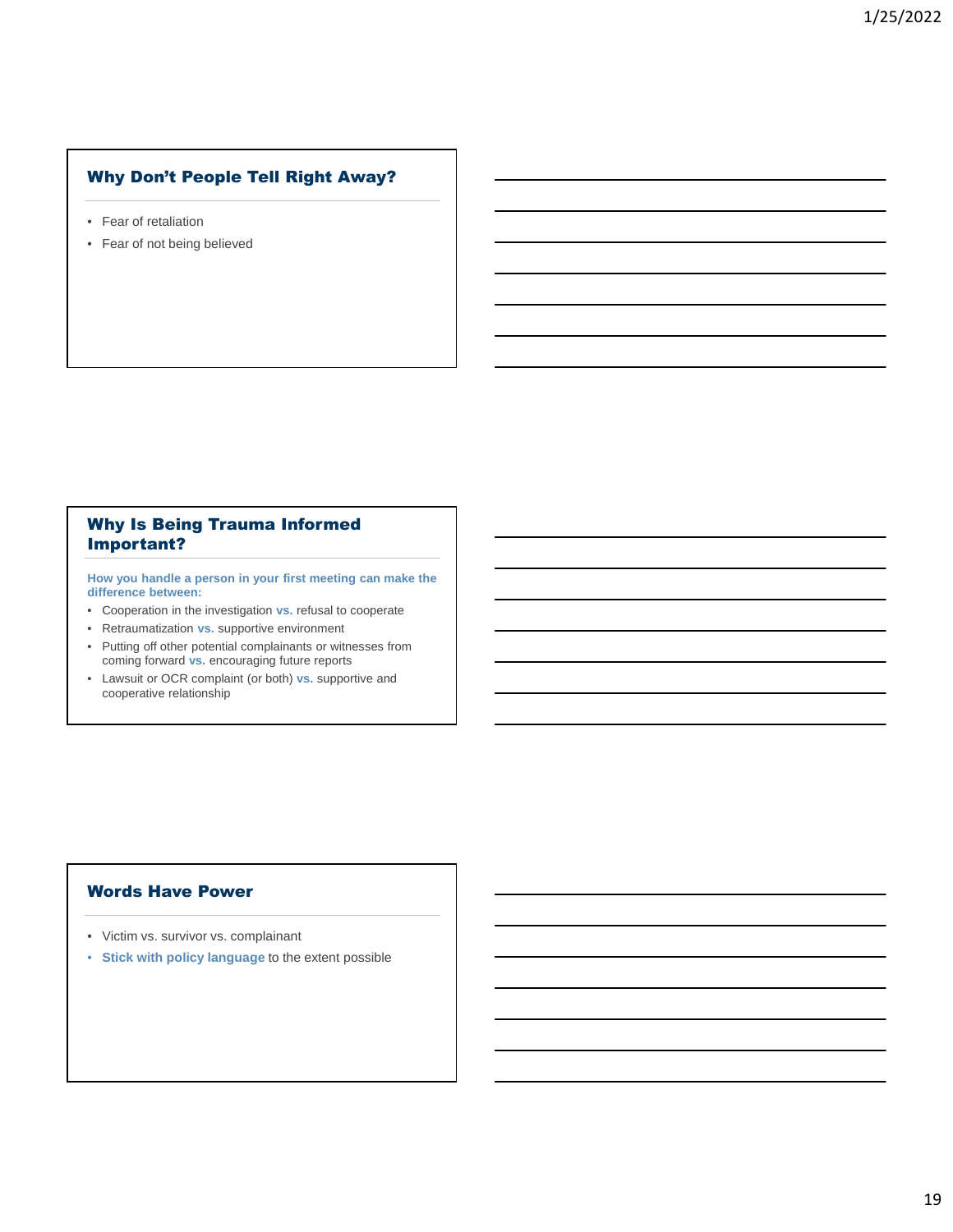# Culture Affects Response

- Age of consent
- Dating vs. arranged marriages
- Attitudes towards homosexuality
- Attitudes towards intimate partner violence
- Cooperating with investigations
- Sharing personal information
- Reactions toward authority figures
- Reactions toward male vs. female

# Culture Affects Response

- I won't report it if it doesn't feel wrong
- I'll admit it because I don't understand it's prohibited
- I won't report it if I would be a snitch
- It's impolite to look you in the eye, so I'll look down the whole time
- I deserved it, it's normal
- Reporting this would result in serious consequences at home

# The Bottom Line

# **Be Human & Be a Blank Slate**

**(because not everyone thinks like you)**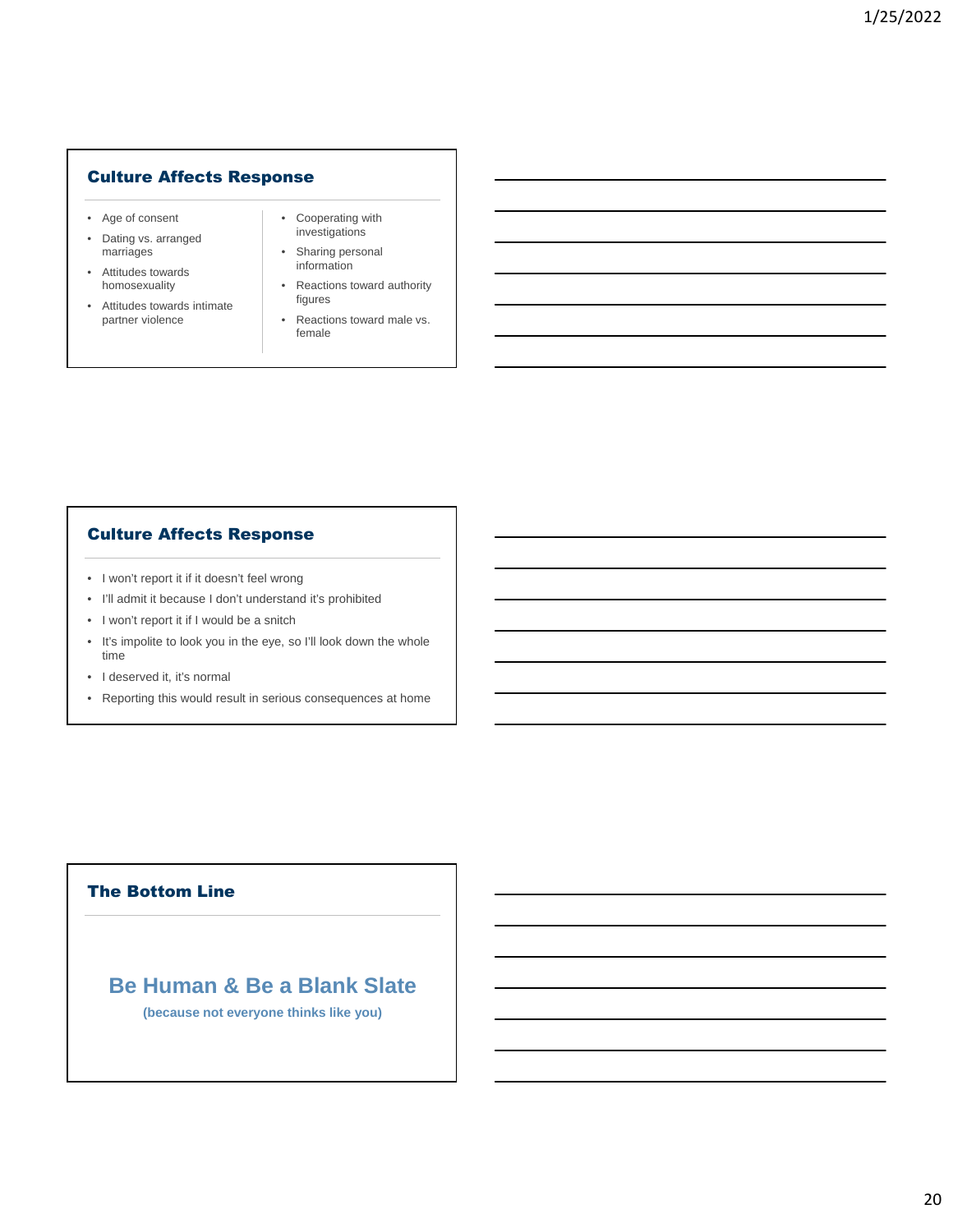# Issues of Relevancy (NOT Rules of Evidence)

- The Rules of Evidence do **NOT** apply and **CANNOT** apply (p. 1135)
- "The Department appreciates the opportunity to clarify here that the final regulations do not allow a recipient to impose rules of evidence that result in the exclusion of relevant evidence; the decision-maker must consider relevant evidence and must not consider irrelevant evidence."

#### Issues of Relevancy

**Relevant unless expressly touched upon in Regulations (p. 980):** 

- Information protected by a legally recognized privilege
- Evidence about **complainant's** prior sexual history unless such questions/ evidence about the complainant's prior sexual behavior are offered to prove that someone other than the respondent committed the conduct or if the questions/evidence concern specific incidents of the complaint's prior sexual behavior with respect to the respondent and are offered to prove consent.
- Party's medical, psychological, and similar records unless voluntary written consent
- Party or witness statements that have not been subjected to crossexamination at a live hearing (does not apply to West Carrollton)

#### Issues of Relevancy

**The process allows both parties to submit all relevant evidence:**

- Similarly 106.45(b)(6)(i)-(ii) directs the decision-maker to allow parties to ask witnesses all relevant questions and follow-up questions (p. 980)
- A recipient may not adopt a rule excluding relevant evidence whose probative value is substantially outweighed by the danger of unfair prejudice (p. 981)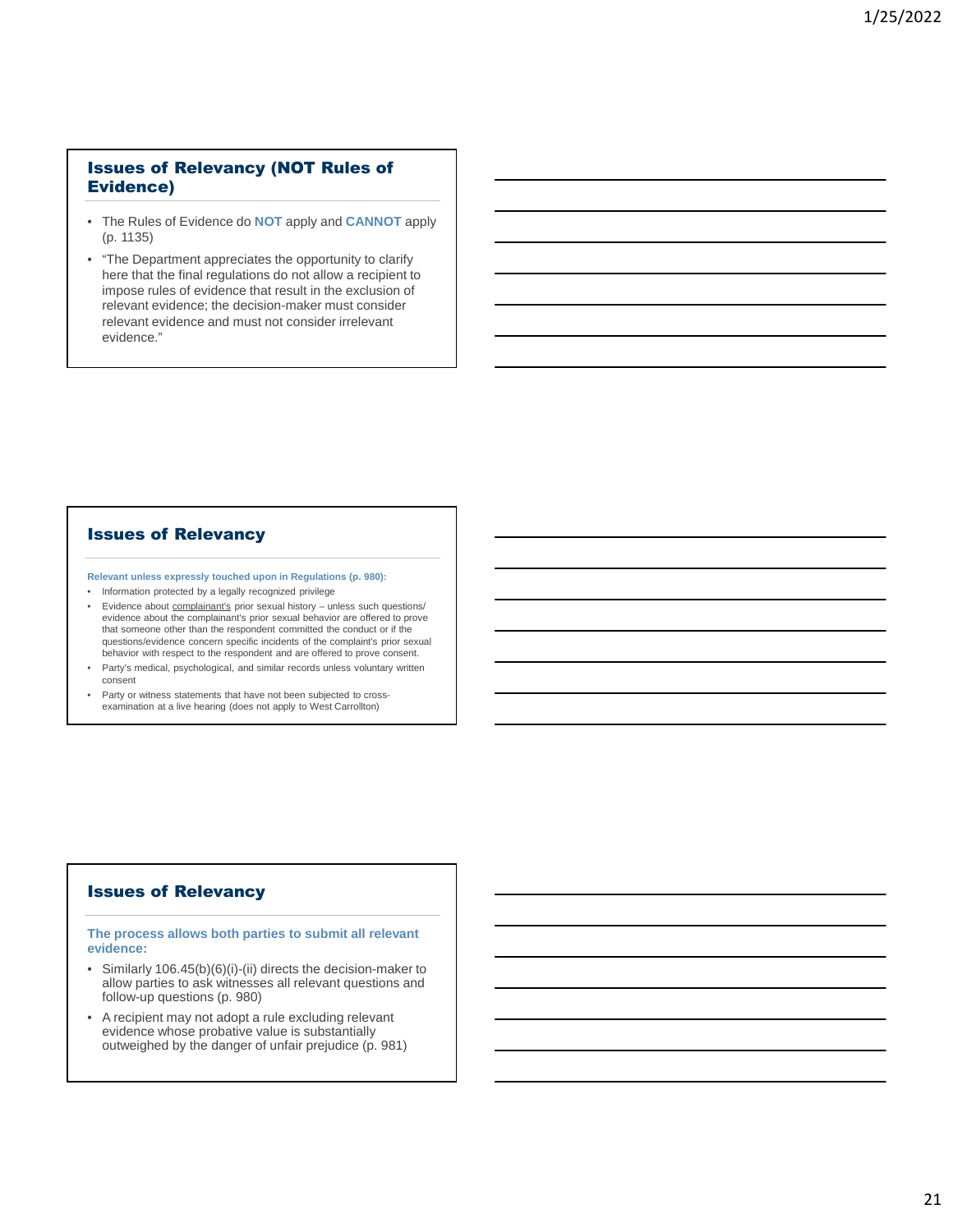#### Issues of Relevancy

• "[D]oes not prescribe rules governing how admissible, relevant evidence must be evaluated for weight or credibility by recipient's decision-maker, and recipients thus have discretion to adopt and apply rules in that regard, so long as such rules do not conflict with 106.45 and apply equally to both parties." (p. 981)

**BUT**

• "[I]f a recipient trains Title IX personnel to evaluate, credit, or assign weight to types of relevant, admissible evidence, that topic will be reflected in the recipient's training materials." (p. 978)

#### Relevancy: Legally Privileged Information

**Section 106.45(b)(5)(i): when** *investigating* **a formal complaint, recipient:**

• "[C]annot access, consider, disclose, or otherwise use a party's records that are made or maintained by a physician, psychiatrist, psychologist, or other recognized professional or paraprofessional acting in the professional's or paraprofessional's capacity, or assisting in that capacity, and which are made and maintained in connection with the provision of treatment to the party, unless the recipient obtains that party's voluntary, written consent to do so **for a grievance process under this section**."

# Relevancy: Legally Privileged Information

**Section 106.45(b)(1)(x):**

• A recipient's grievance process **must…not require, allow, rely upon, or otherwise use questions or evidence that constitute, or seek disclosure of**, information protected under a legally recognized privilege, unless the person holding such privilege has waived the privilege.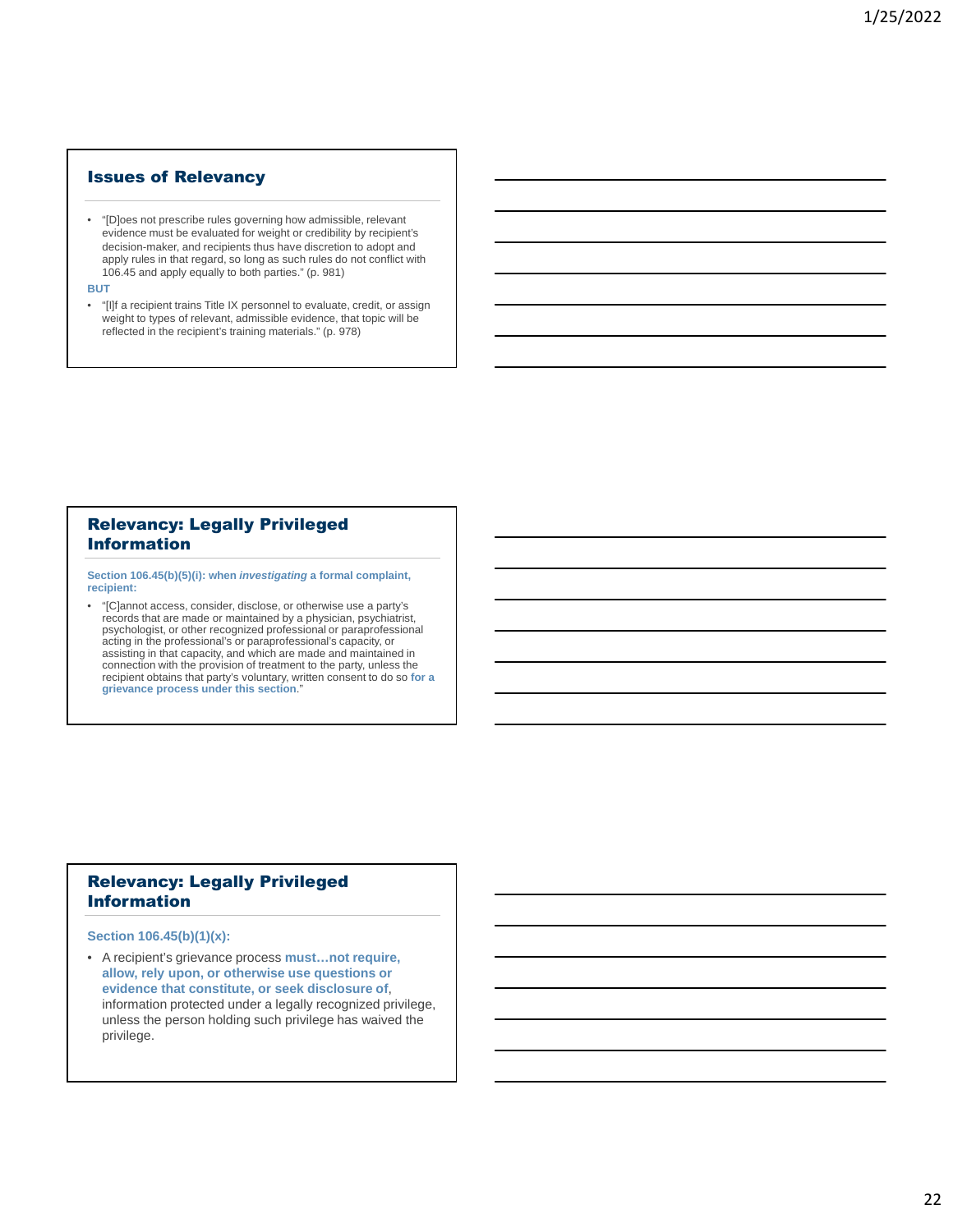# Relevancy: Legally Privileged Information

- Preamble identifies medical and treatment records.
- Other typical privileges recognized across jurisdictions but with variations (will want to involve your legal counsel for definitions in your jurisdiction):
	- Attorney-client communications
	- Implicating oneself in a crime
	- Confessions to a clergy member or other religious figures
	- Spousal testimony in criminal matters
	- Some confidentiality/trade secrets

# Consent: Left to Schools to Define

- No required definition in law, regs, or guidance
- Policy language is going to be critical to your analysis
- We will use standard language for discussion purposes

# Consent: West Carrollton Policy Definition

• **Consent** refers to words or actions that a reasonable person would understand as agreement to engage in the sexual conduct at issue. A person may be incapable of giving consent because of age or because of temporary or permanent mental or physical incapacity. A person who is incapacitated is not capable of giving consent.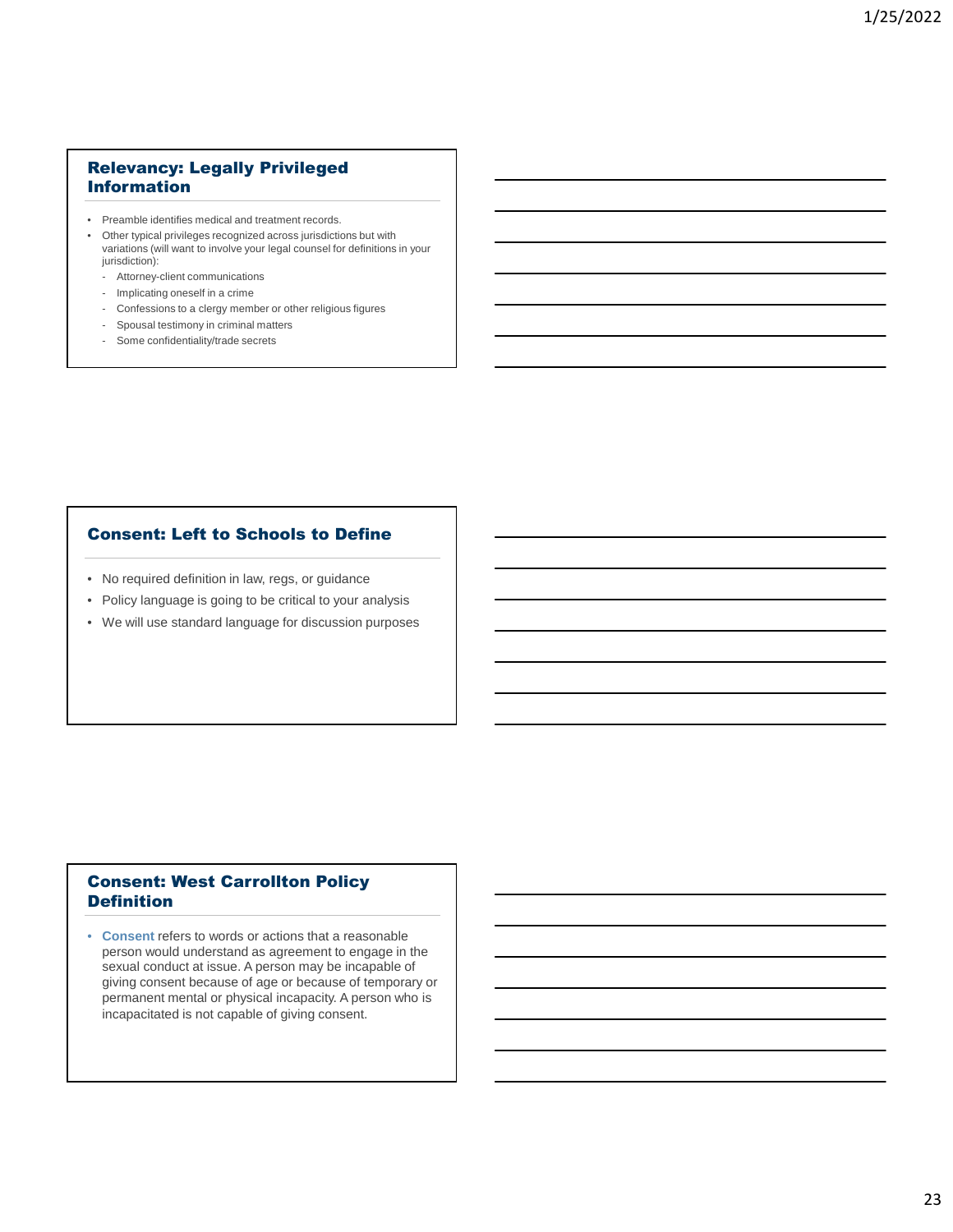# Who Can Never Give Consent?

- Under age 13 (varies by state)
- Between the ages of 13 and 16, if the other person is over 18 (varies by state)
- A student if the offender is a teacher, administrator, coach, or other person in authority employed by or serving in their school
- Severely cognitively disabled persons
- Those who are incapacitated
- Those who are by law unable to give consent

# Consent Considerations

- May be withdrawn with clear communication
- Consent for one activity is not consent for everything
- Silence or failure to resist does not constitute consent
- Previous consent does not constitute consent for future activities

### When Does Consent Not Exist?

- Use of physical force, threats of physical force, physically intimidating behavior, or coercion
- Individual from whom consent is required is incapacitated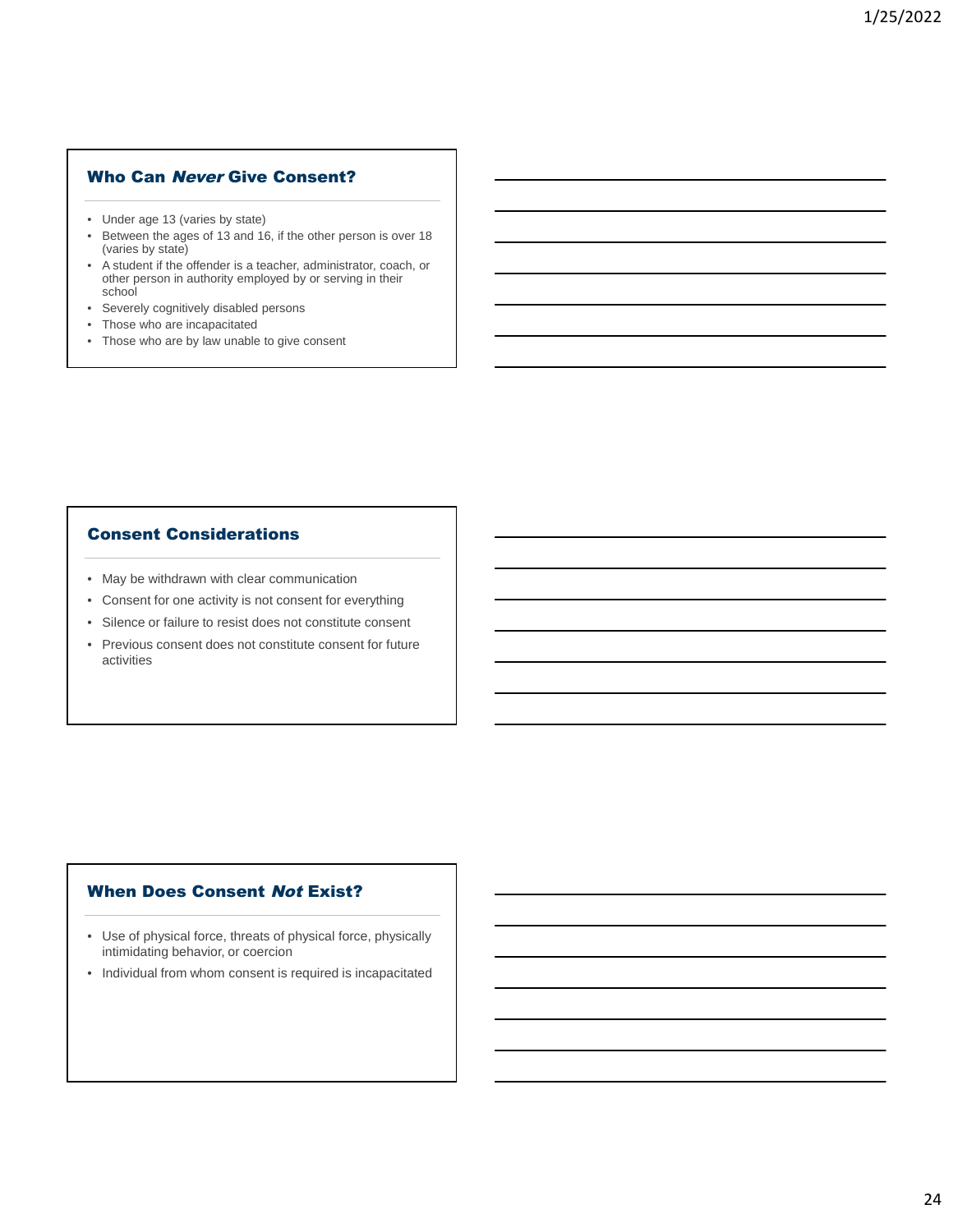# Evidence of Consent?

- What words or actions did complainant use to convey consent/non-consent?
	- Must examine sexual contacts, acts in detail
- Was complainant capable of consenting? (Asleep? Passed out? Not understanding what was happening?)

# Evidence of Consent?

- Who took off what clothes?
- Who provided the condom?
- Who initiated physical contact?
- Who touched who where?
- "They gave consent" = What did you say to them, and what did they say to you?

### Evidence of Consent?

- [Ask the respondent] What did complainant say to you and/or what actions did they take to show consent?
	- "How did you know they wanted to have sex?"
- If applicable, what role, if any, did respondent play in complainant's intoxication/incapacitation?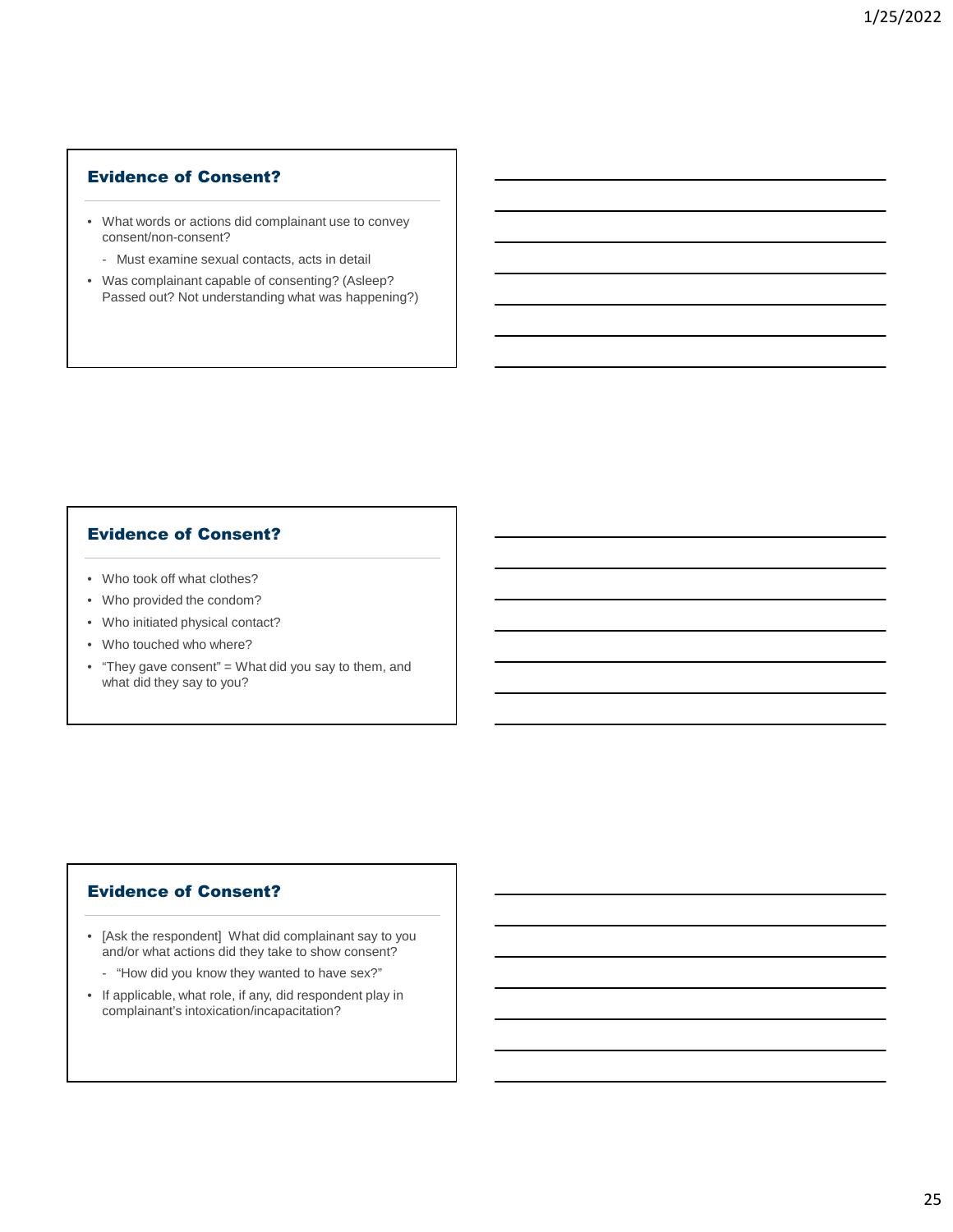

### Initial Review

- Review notes and information collected by the Title IX Coordinator
- Review Notices to Complainant and Respondent
- Review Policy/Code of Conduct
- Define Scope of Investigation
	- o What elements do you think will be disputed?
	- o Agreed upon?

# Begin Evidence List

• If there is a criminal investigation, work with law enforcement to collect and preserve evidence

#### **Types of evidence**

- Electronic communications
- Security information
- Pictures, videos, audio
- Police reports
- Personnel files
- Prior complaints against respondent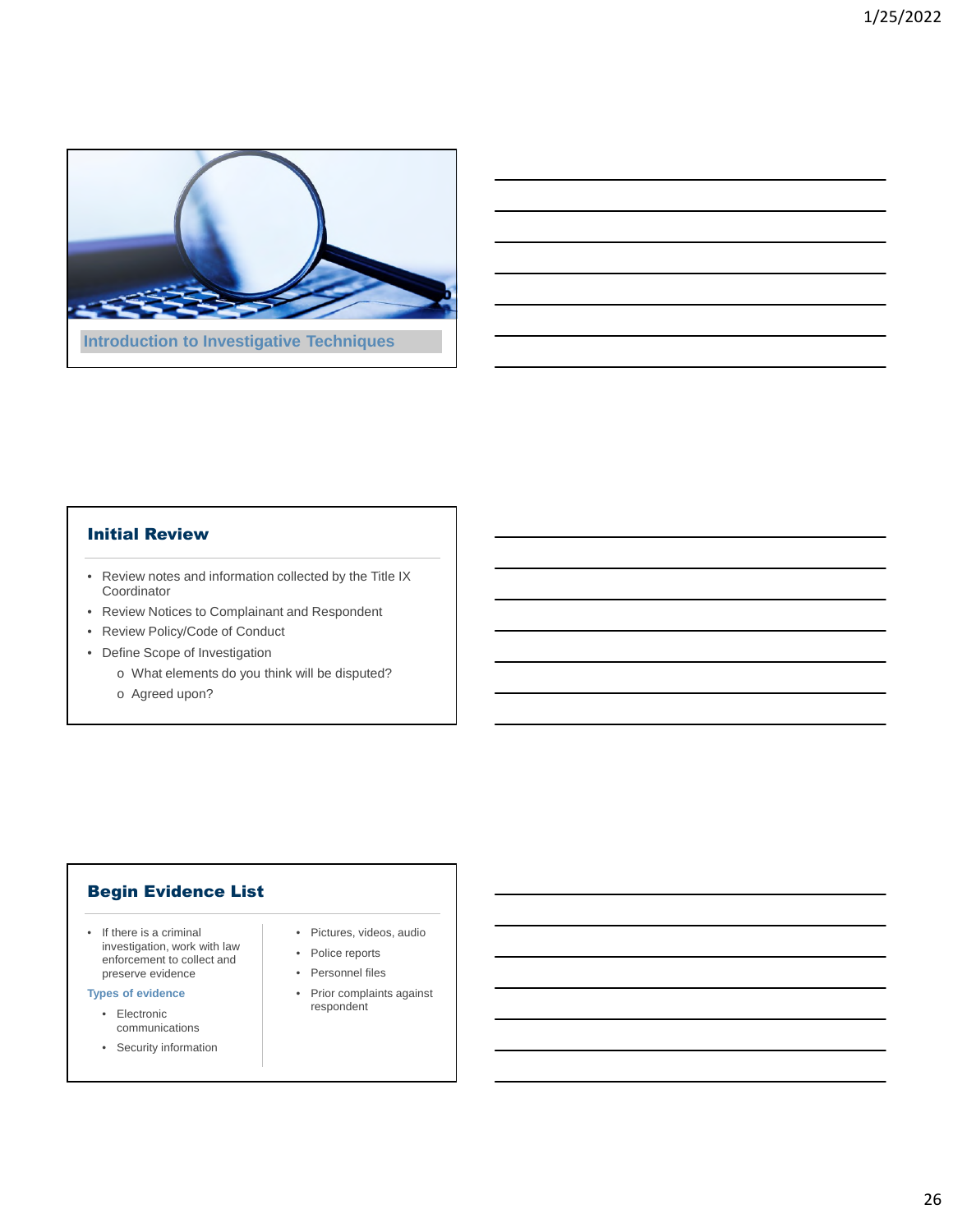# Begin Witness List

- If there is a criminal investigation, work with law enforcement to ensure permission to question witnesses
- Who should be included?
- Who should NOT be included?
- In what order should the witnesses be interviewed?
- Be flexible

# Craft Questions for Each Witness

- Refer to the policy
- Consider what information they are likely to have related to each element
- Consider what information they are likely to have that may assist the decision-maker in determining credibility
- Be flexible

# Organizing for the Interview

- What should you have with you?
	- Allegations
	- Investigation log
	- Investigation notes cover sheet
	- Pre-prepared questions
	- Evidence you may need to reference or show witness
	- Policy or Handbook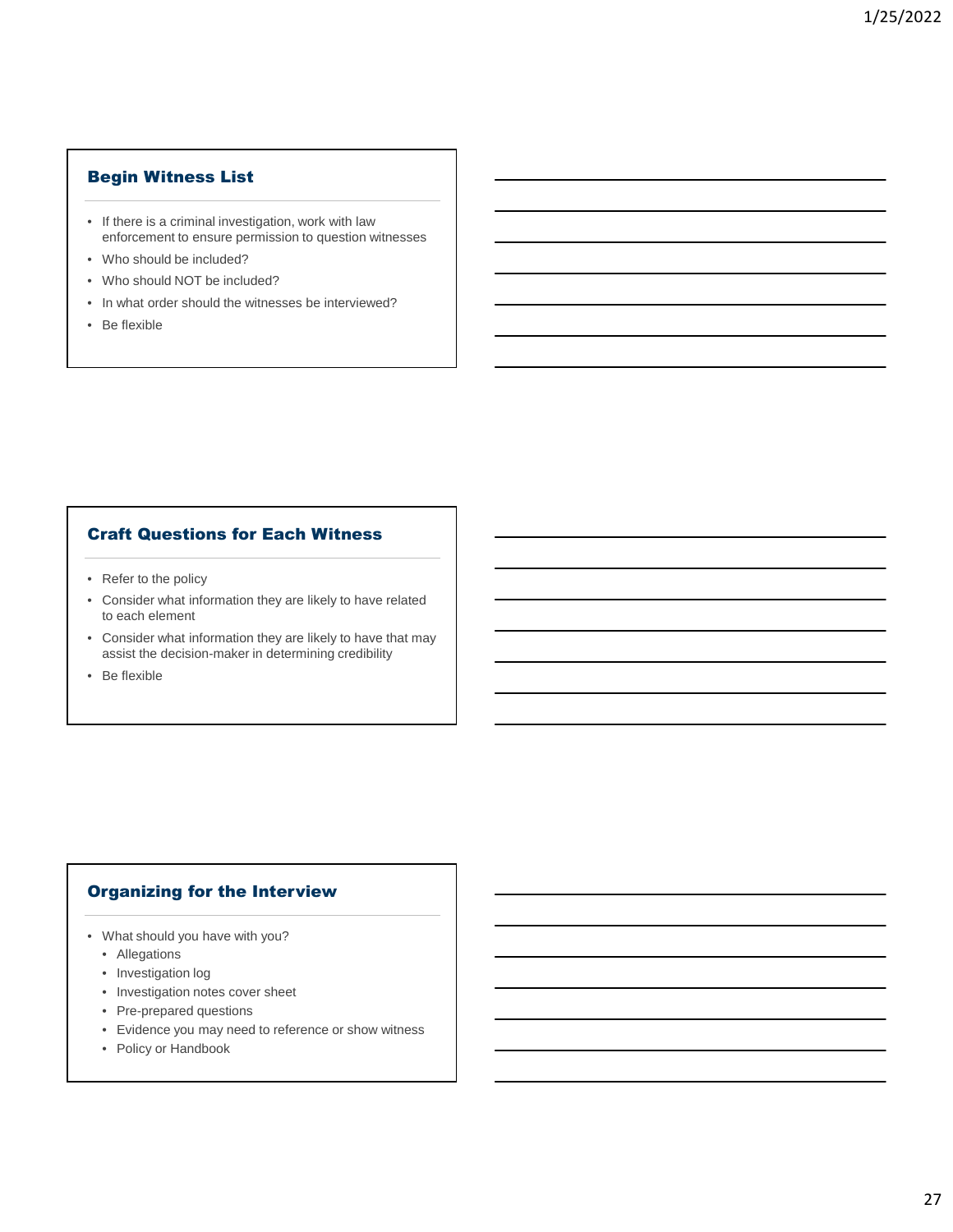# Note-taking Tips

- Use predictable symbols in the margin to easily skim during the interview:
	- **?** Follow-up questions
	- **\*** Potential evidence
	- **W** Potential witness
- Try to record exact quotes when possible

# Setting Up the Interview

- Identify yourself, your role, and a general outline of what you're investigating
- Consider requesting the TIX Coordinator check in with those who fail to respond or refuse to participate
- Don't give up on the interview till you've tried at least 3 times, in at least 2 different methods

# Set the Stage

- Make introductions
- Be hospitable
- Give overview of why they are being interviewed
- Explain retaliation policy
- Invite questions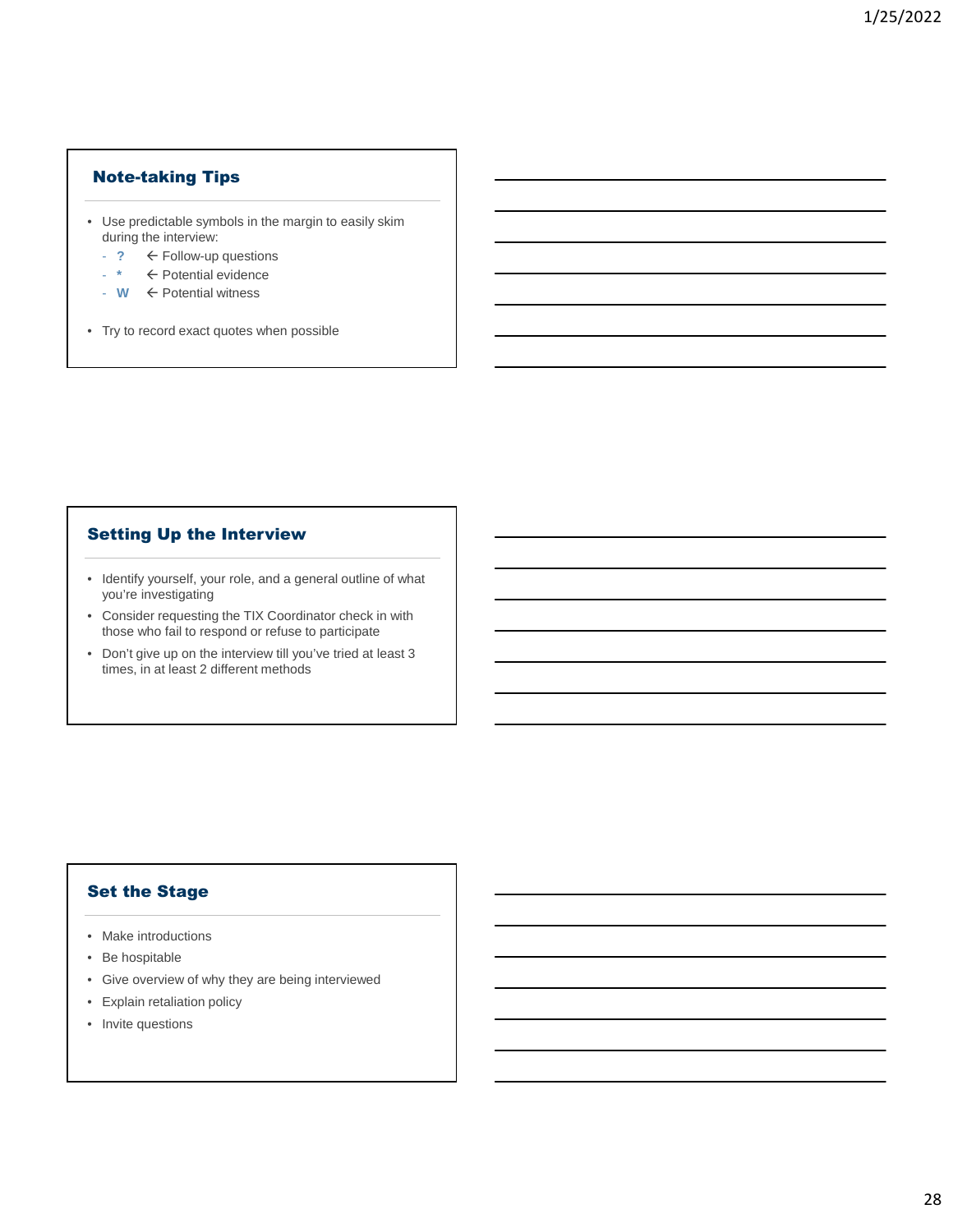# Begin Broadly

- Elicit a monologue about the incident
	- What happened earlier that day before the incident?
	- What happened with regard to the incident?
	- What happened next?

### Freeze Frames

- Ask the witness to "freeze" on the moment and describe details
	- What could they see? Feel? Smell? Taste? Hear?
	- Where was the other person? How were they positioned?
	- Where were you? How positioned?
	- What did you say to the other person? Them to you?
	- Describe other person's tone, demeanor, body language

# Ask Follow-Up Questions

- Re-review your notes
- Re-review the elements of each charge
	- Have you elicited all of the information this witness might have about each element?
	- Do you have an understanding of how the witness obtained the information they shared?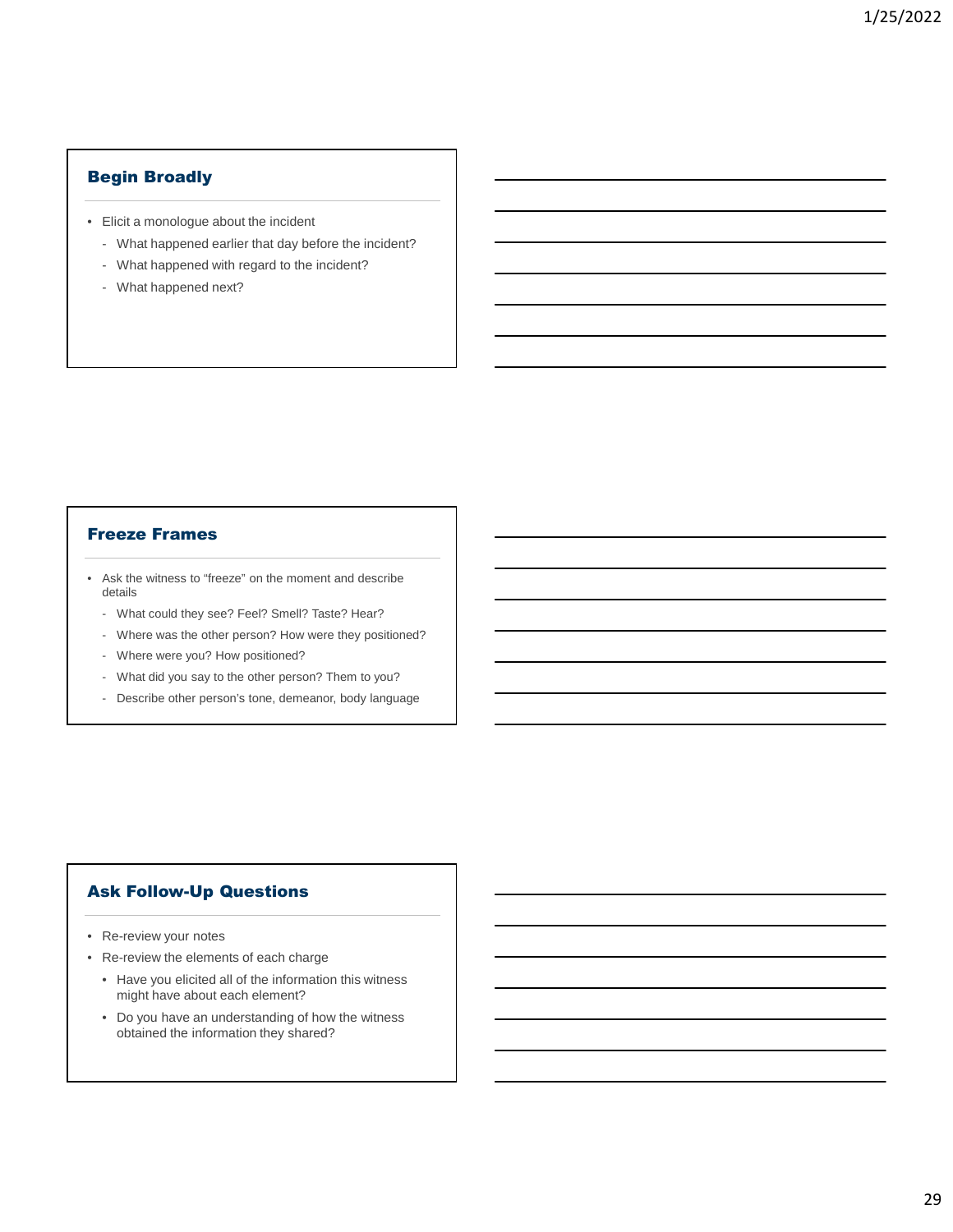# **Credibility**

- Gather facts to assist **decision-maker**
- Ask questions to test memory
- Identify where the witness may corroborate or contradict their testimony, or other witnesses, and physical evidence
- Be sensitive to potential trauma experienced by witnesses

#### When Consent is at Issue

- Consider the wording and tone of your questions
- Utilize "freeze frame" strategy
- Ask questions about what happened to determine whether there was unspoken consent
- Ask questions to identify whether alcohol/drugs may have played a role regarding consent

# Closing the Interview

- Closing questions
- Request copies of all evidence potentially available to the witness
- Discuss confidentiality but do not prohibit a party from discussing allegations
- Inform the witness of next steps and how to reach you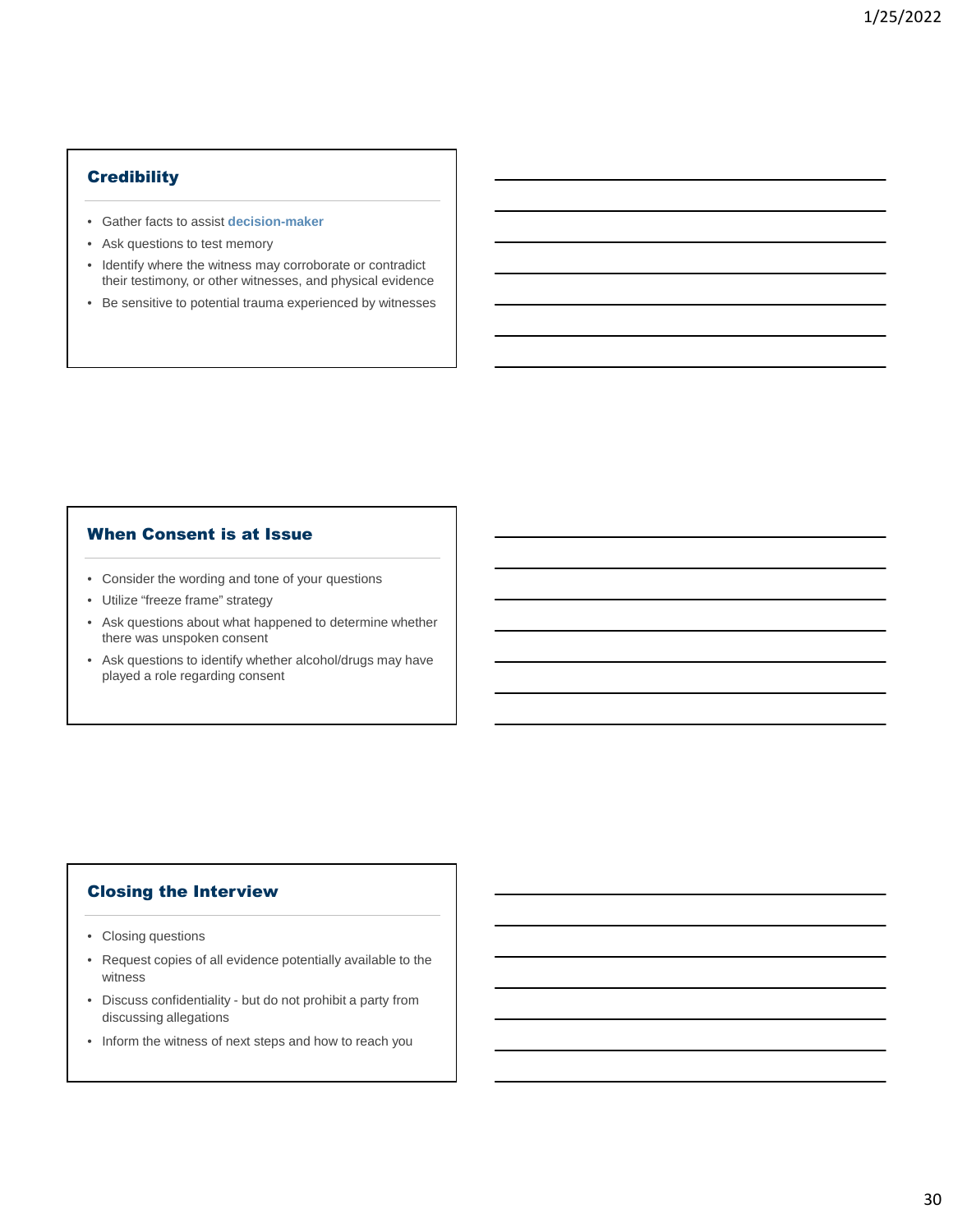# After the Witness Leaves

- Update investigation log
- Review notes, make corrections/clarifications
- Update witness list
- Update list of evidence to be obtained
- Write down questions to ask other witnesses
- Consider whether appropriate to send email

# Physical Evidence

- Follow up on anything identified during interviews
- Is law enforcement involved? Could they be?
- Ensure physical evidence is in a secure location and documented in the investigation log

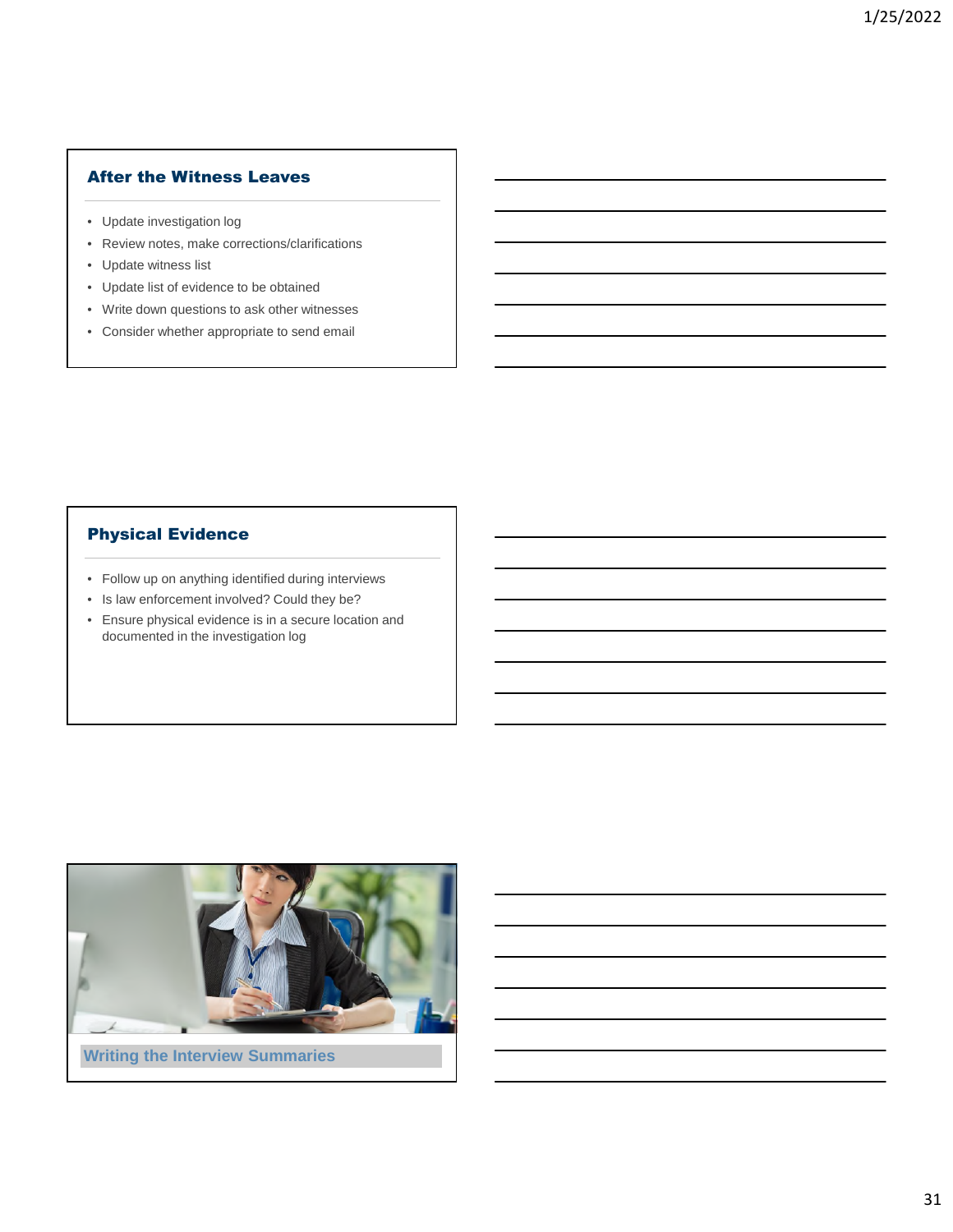# What is your role as investigator?

As you write a report keep in mind that you are **NOT** the decision-maker

- Remain neutral
- Reach no conclusions

# Goals

- Write your interview summaries in narrative form so you can drop them into your report
- Be consistent in terminology
- Be clear as to the source of information compare:
- "Bob stated that this happened"
- "This happened"

### Structure of an Interview Summary

- Who, when, where, via what medium?
- Did they have an advisor?
- Did you discuss your role? Their role?
- Did you discuss the prohibition on retaliation?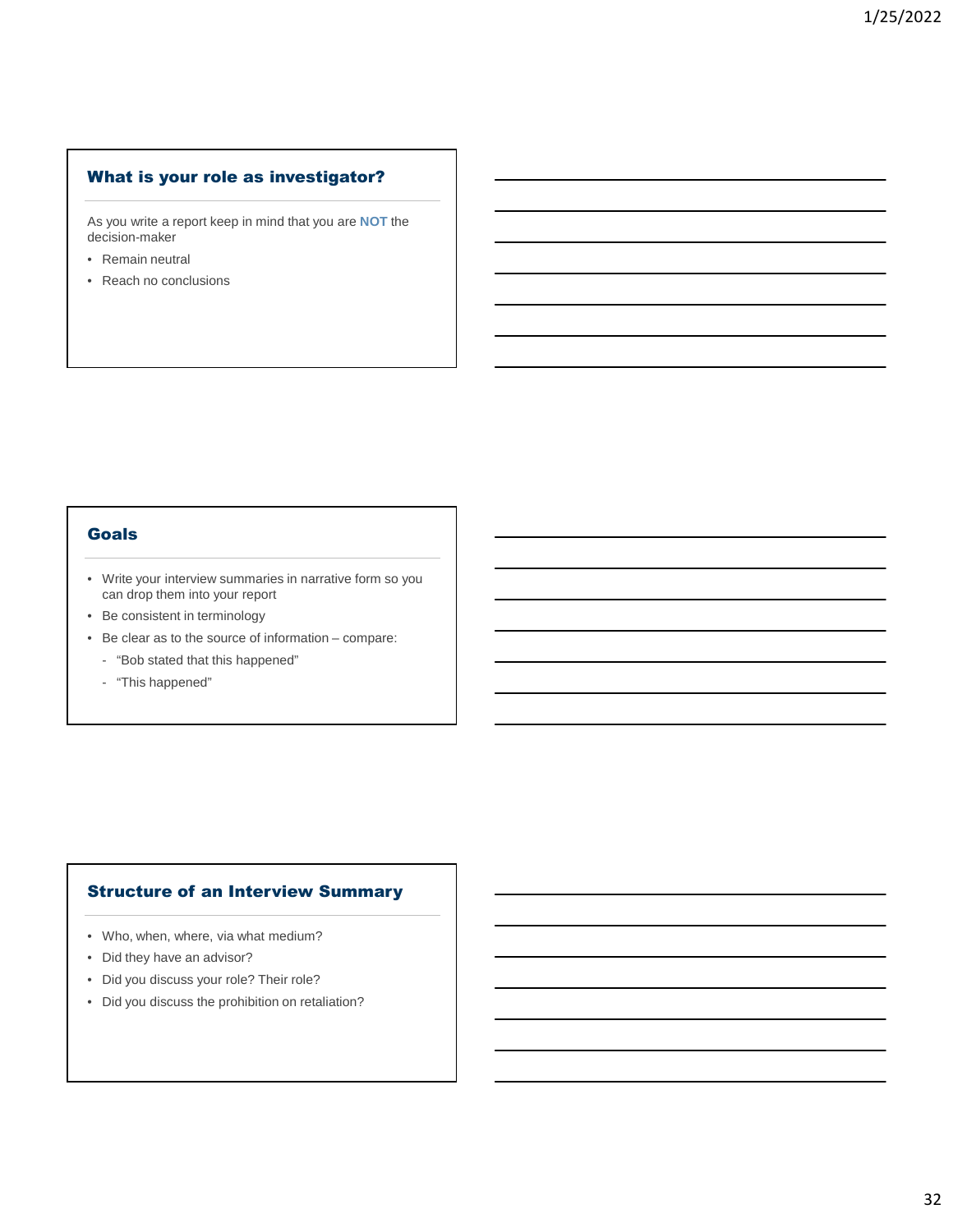# Structure of an Interview Summary

- Background
	- How does this person connect with the parties and witnesses?
	- Age, year in school
	- Length of employment, position

# Structure of an Interview Summary

- Background
	- Monologue
	- Follow-up questions you asked, including responses
	- Evidence requested, evidence provided
	- Witnesses suggested

# Complete

- Include screenshots and other reference material directly in summary when possible
- Don't paraphrase a document when you can use direct quotes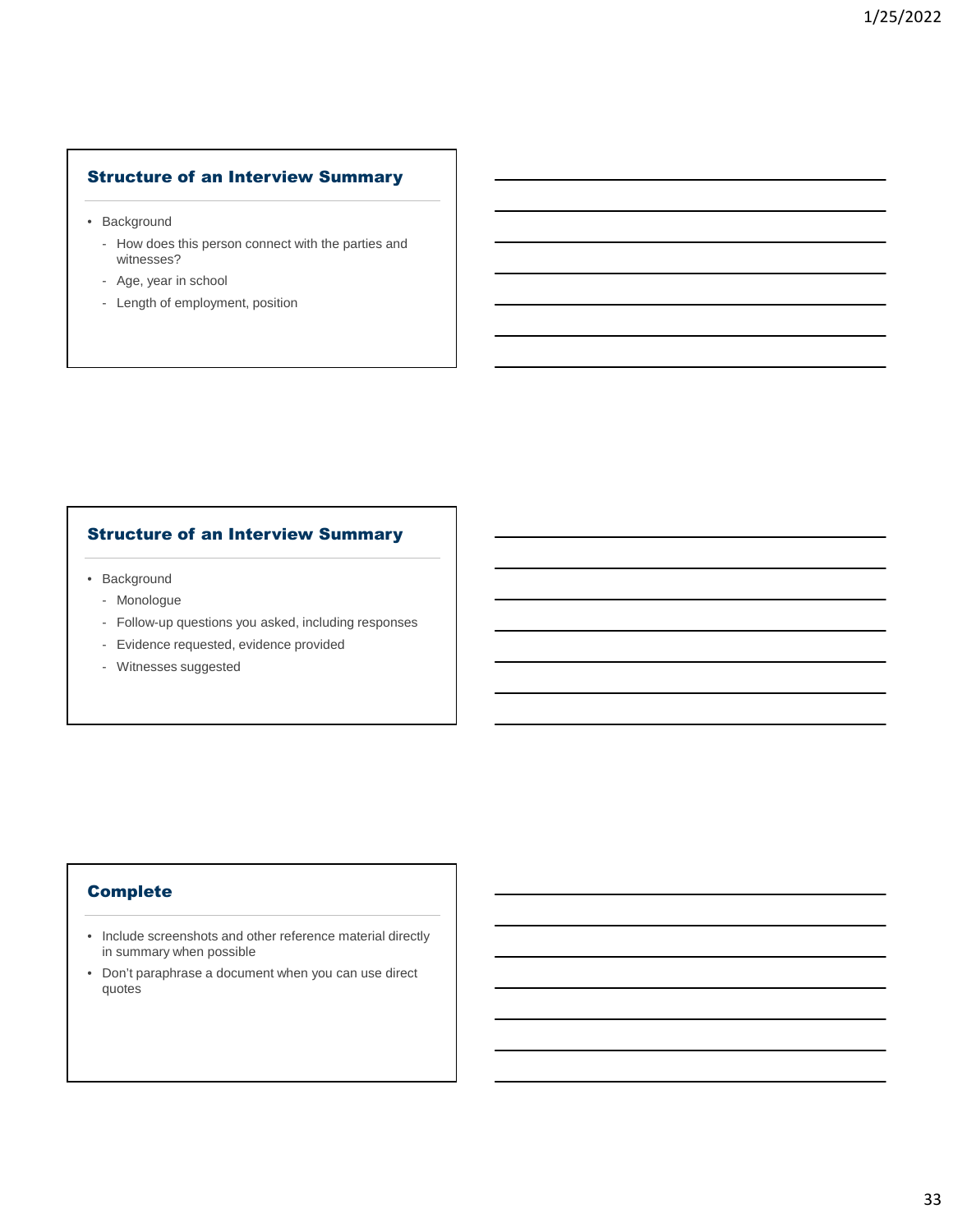### **Unambiguous**

- Could my mother pick up the document and understand what happened?
- Make no assumptions that the reader will understand certain aspects of the community
- Write for a judge and jury to understand with no prior background

#### Relevant

- Is there extraneous information that is unnecessary to resolve the charges or credibility disputes?
- Is the extraneous information nevertheless appropriate to include?
- Does your report contain any information you are prohibited from including?
- Will the parties read this, and if so, with they focus on the wrong things?

# Sensitive

- Will the parties feel heard?
- Will the parties feel blamed?
- Will the parties feel vilified?
- Will the tone otherwise inflame the parties unnecessarily?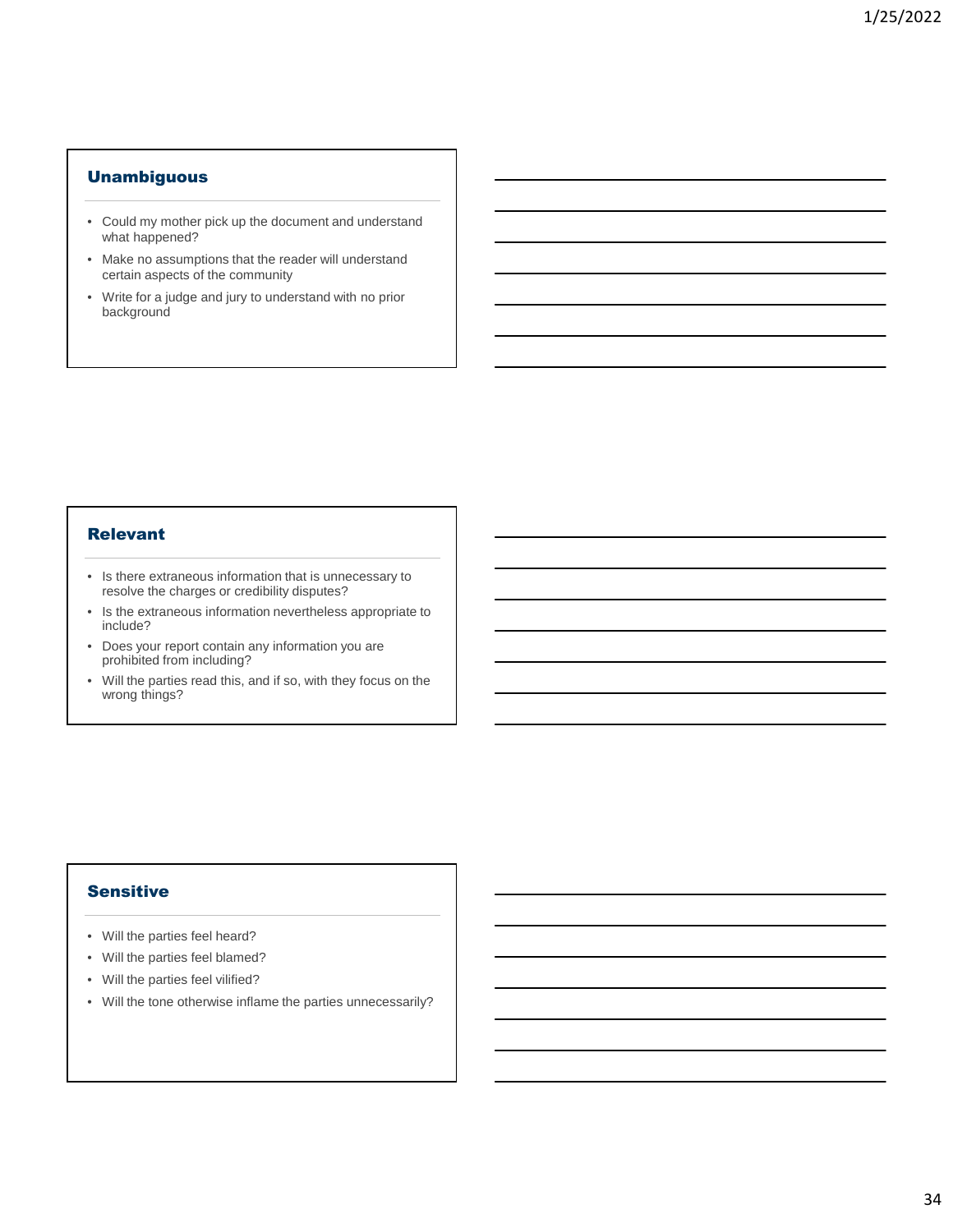# Empathetic

- Maintain a non-judgmental tone
- Stay away from charged words of advocacy:
	- Clearly/obviously
	- Innocent/guilty
	- Victim/perpetrator
- Watch your adjectives and adverbs unless they are in a quote
- Recognize the impact of your words

# Specific

- Set the scene visually (will help identify inconsistencies in stories)
- Use quotation marks carefully
- Include details to the level that you can thoroughly understand what it looked like



**Just the Facts: Synthesizing Evidence Into an Investigative Report**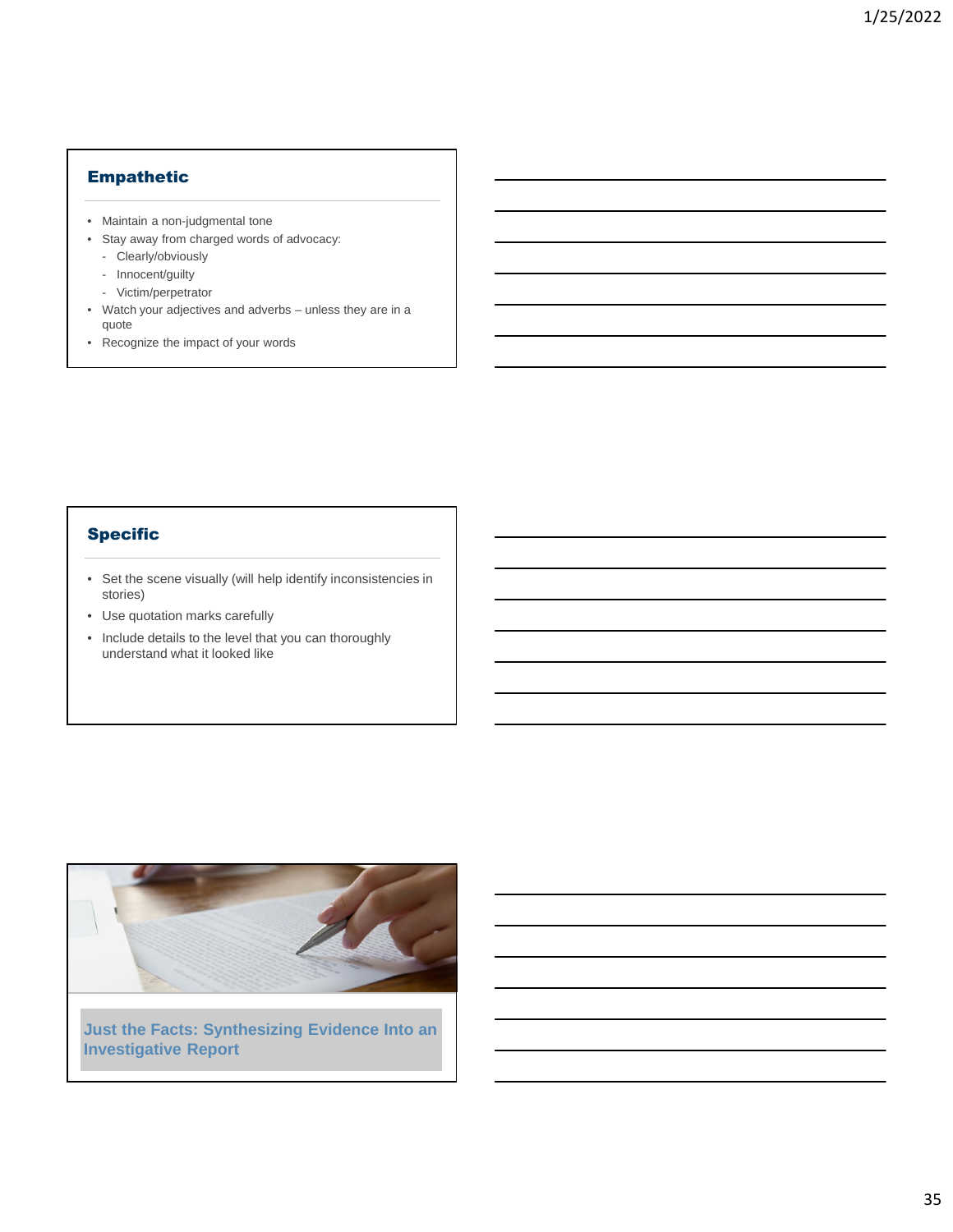## Report Process and Timelines

- Provide both parties an equal opportunity to inspect and review any evidence obtained as part of the investigation that is directly related to the allegations raised in a formal complaint
	- **Include the evidence you don't intend to rely on**
	- **Include inculpatory or exculpatory evidence whether obtained from a party or other source**
	- Purpose: allow each party to meaningfully respond to the evidence prior to conclusion of the investigation.

### Report Process and Timelines

- **Prior to completion of the investigative report**, you must send the evidence subject to inspection and review **to each party and the party's advisor**
- You must give the parties at least **10 days to submit a written response**
- **You must consider the responses prior to completion of the investigative report**

#### Report Process and Timelines

- Create an investigative report that fairly summarizes relevant evidence
- Send it to each party and the party's advisor for review and a written response **at least 10 days prior issuing the determination regarding responsibility**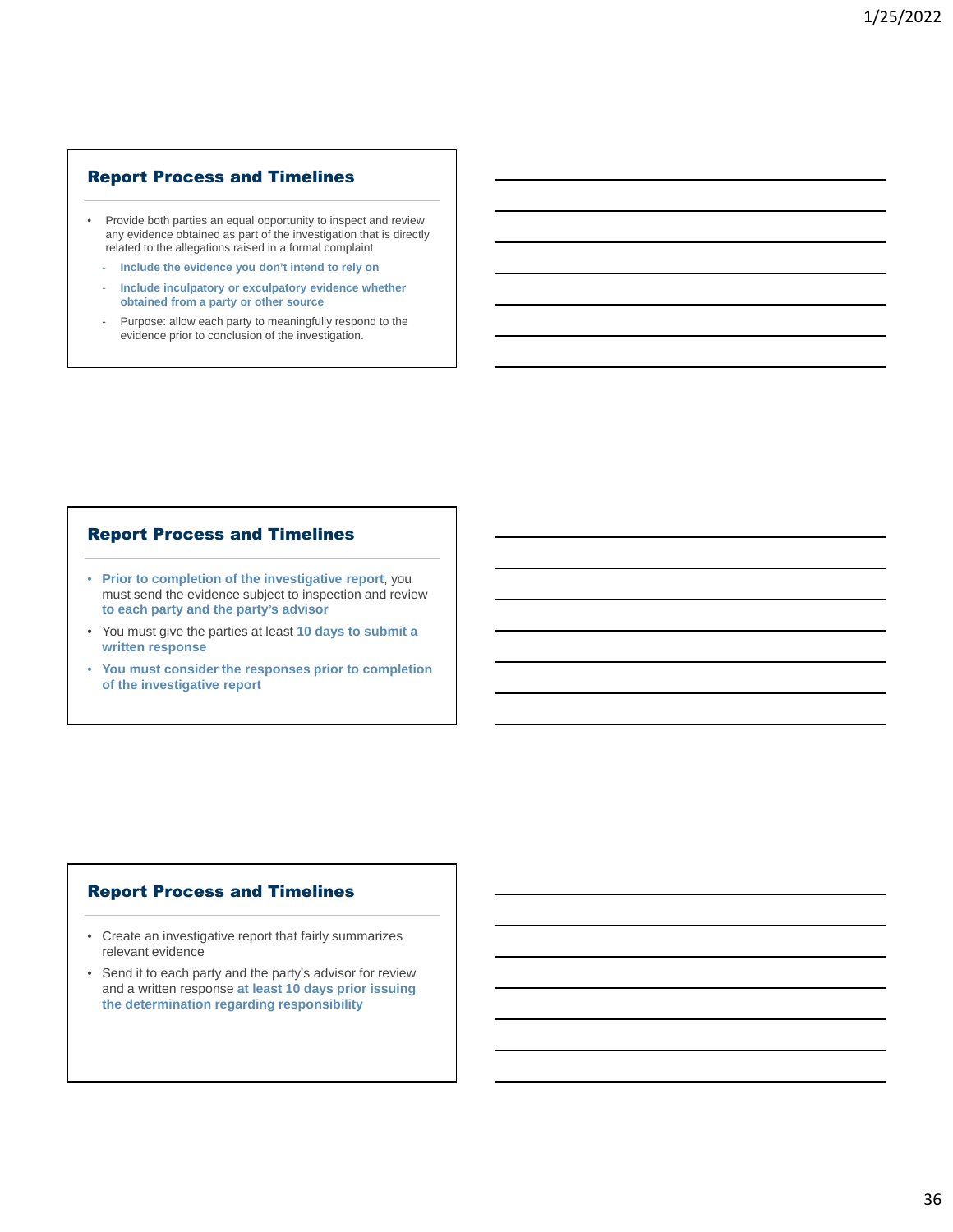### **Disclaimer**

"This document is intended to be a summary of evidence and a description of what was learned through an investigation. Please refer to the full record, including the contents of the evidence packet."

### Basic Information

- Complainant
- Respondent
- Investigator
- When was the complaint made?

# Basic Information

- Basic description of charges
- How did the complaint make its way to an investigation?
- Witnesses Interviewed
- Witnesses Not Interviewed (and why)
- Any procedural anomalies that need explained?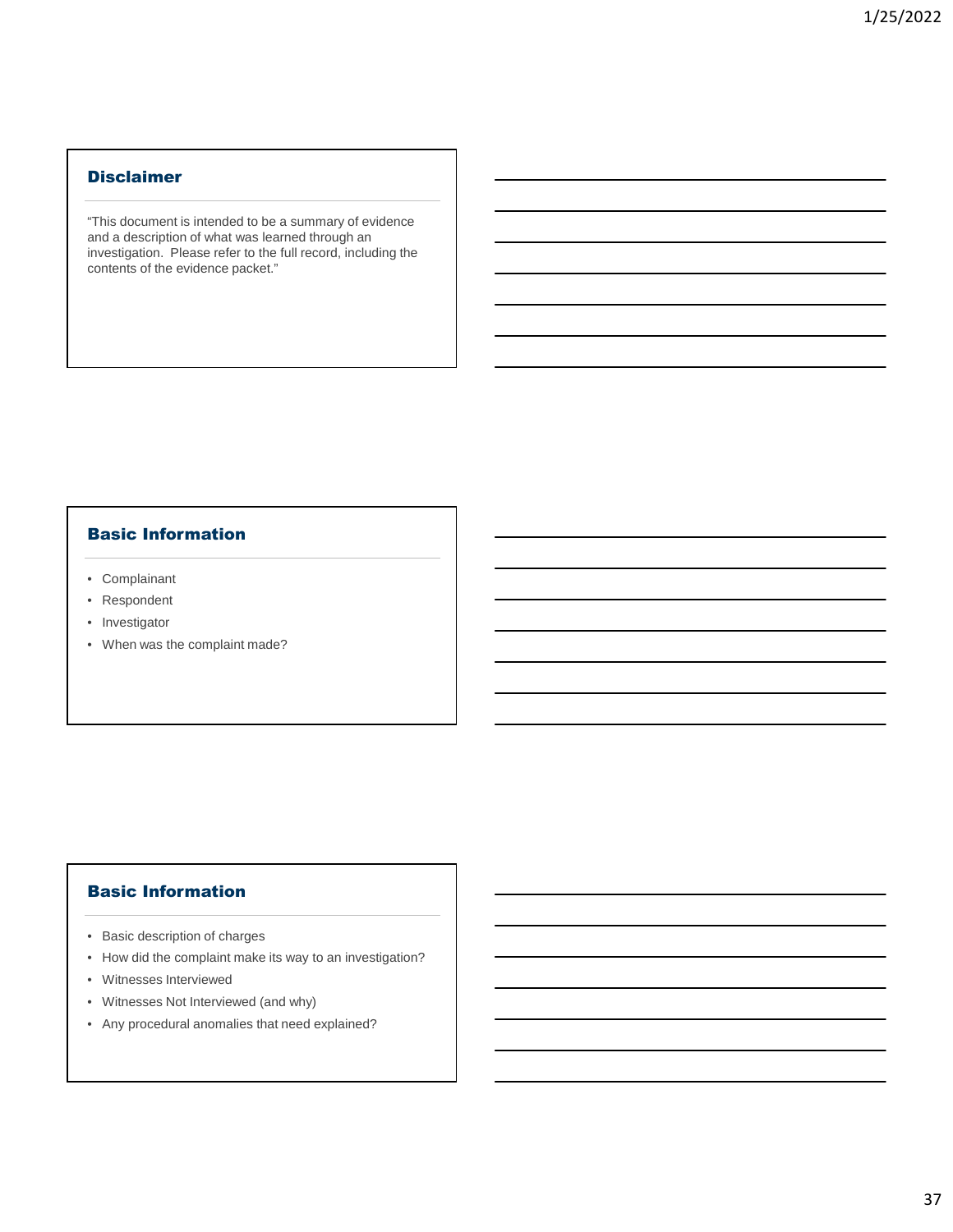# Applicable Policy Provisions

- Definition of prohibited conduct alleged
- Related definitions as appropriate (e.g. consent, substantial incapacitation)
- Include verbatim, in entirety

# Summary of Information

- Ways to arrange:
	- Chronologically
	- By witness summary
	- By allegation/topic

### Summary of Information

- Explain your structure
	- Example: "The information in this report is a summary of the facts. Where there is a difference in the accounts, it is noted in the report. For the sake of clarity, the report is organized chronologically and by subject matter when appropriate."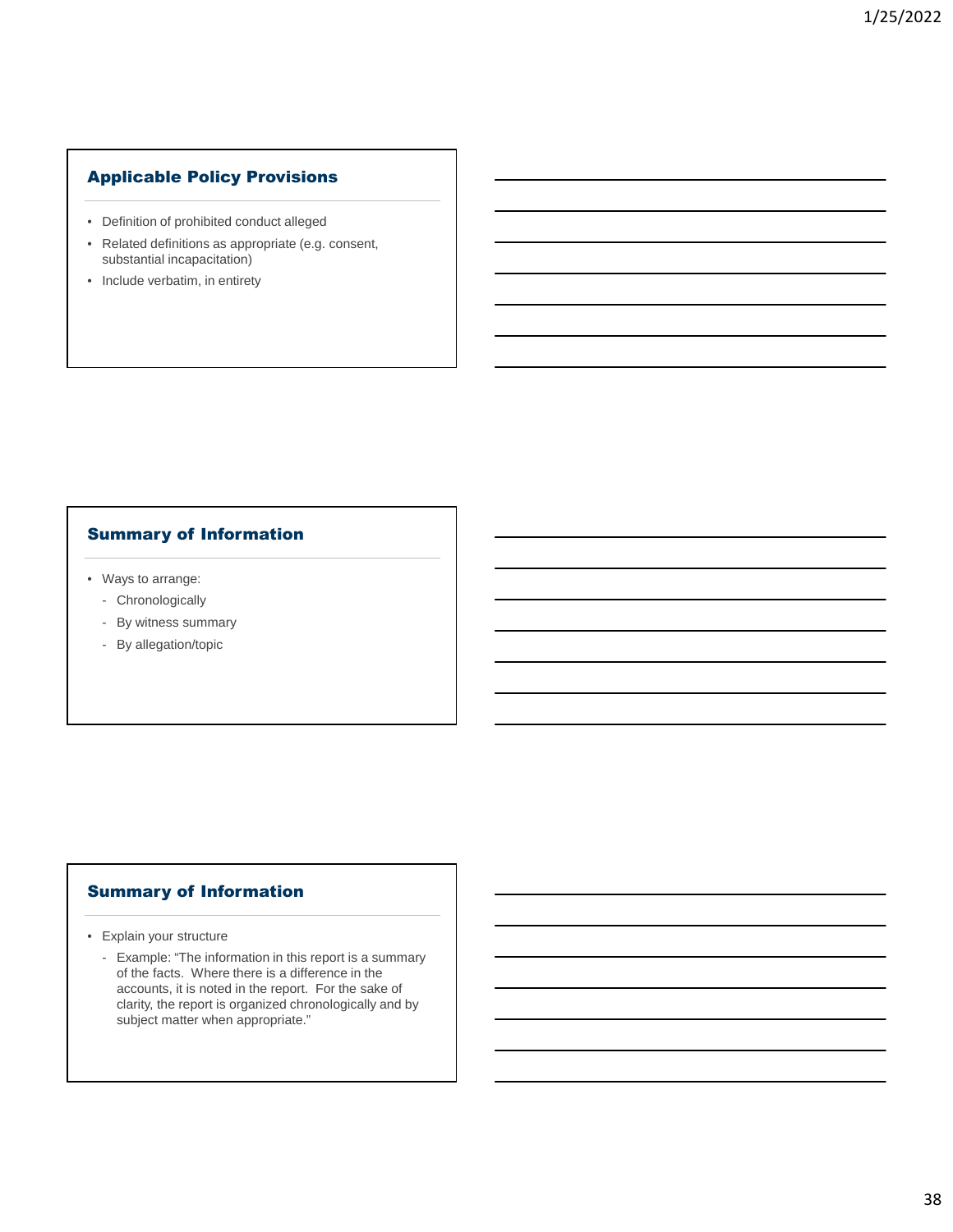# Summary of Information

- Tell the story chronologically
	- How did the relationship start?
- Citations to the record always
	- Be helpful for your fact-finders!
- Hearing packet or exhibits helpful to number the pages sequentially for easy citation

# When your Report is Finished

• Send it to each party and the party's advisor for review and written response and to initiate the 10 day questioning phase

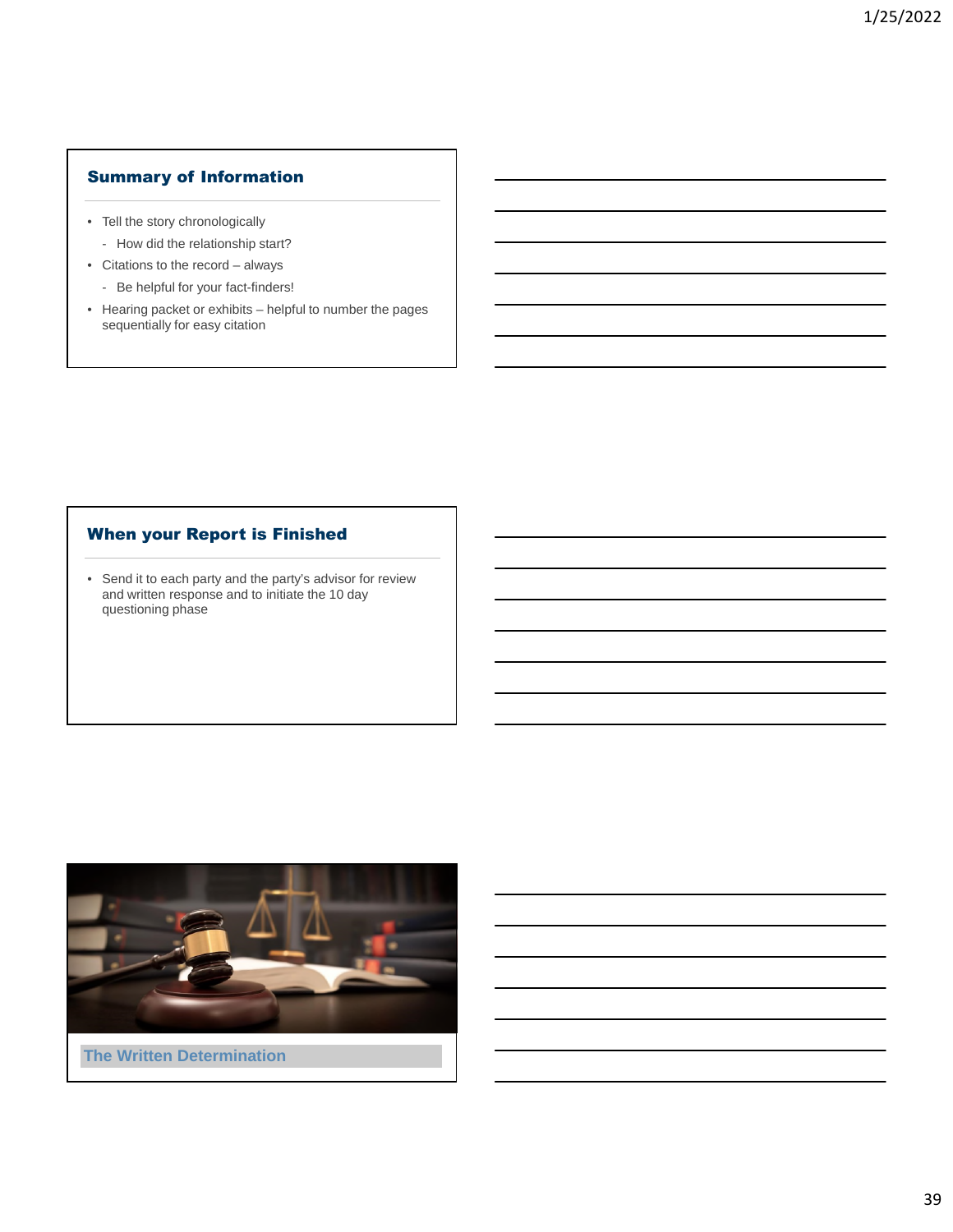## What is your role as decision-maker?

- Conduct an objective evaluation of all relevant evidence including both inculpatory and exculpatory evidence [34 CFR 106.45(b)(1)(ii)]
- Mandatorily dismiss Title IX complaint that do not rise to the level of "sexual harassment," did not occur in the recipient's education program or activity, or did not occur against a person in the USA [34 CFR 106.45(b)(3)(i)]

#### What is your role as decision-maker?

- Afford each party the opportunity to submit written, relevant questions that a party wants asked of any party or witness, provide each party with the answers, and allow for additional, limited follow-up questions for each party. [34 C.F.R. 106.45(b)(6)(ii)]
- Explain to the party proposing the questions any decision to exclude a question as not relevant [34 C.F.R. 106.45(b)(6)(ii)]

#### What is your role as decision-maker?

- Issue a written determination regarding responsibility by applying the standard of evidence chosen by the recipient (either "preponderance of the evidence" or "clear and convincing") [34 CFR 106.45(b)(7)]
- Consider appeals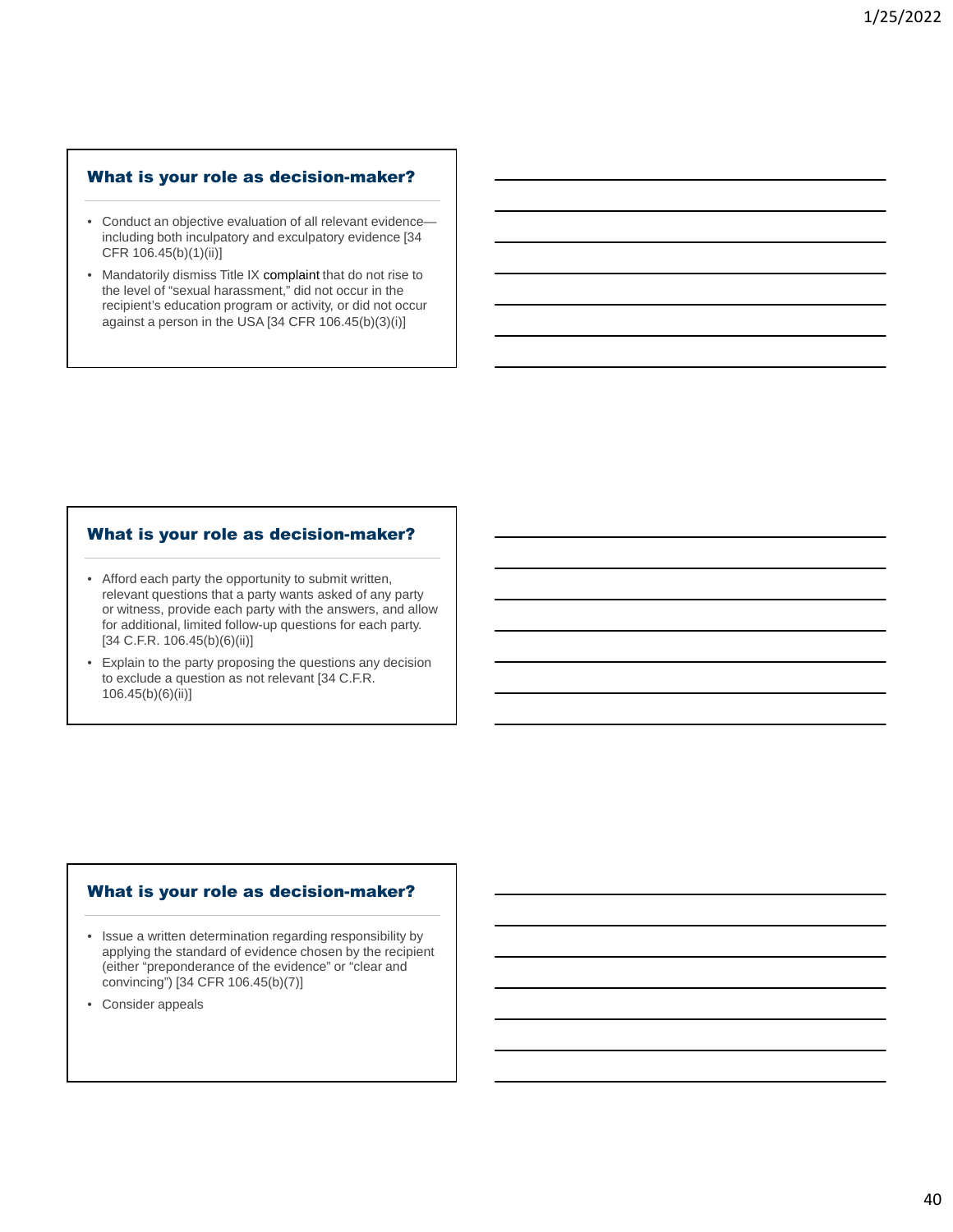# 1) Keep an Open Mind

- Keep an open mind until all relevant evidence has been heard (and tested at the live hearing, if applicable)
- Don't come to any judgment, opinion, conclusion or belief about any aspect of this matter until you've reviewed or heard all of the evidence AND consider only the evidence that is permissible and relevant

# 2) Make Sound, Reasoned Decisions

- You must render a sound, reasoned decision on every charge
- You must determine the facts in this case based on the information presented
- You must determine what evidence to believe, the importance of the evidence, and the conclusions to draw from that evidence

# 3) Consider All/Only Evidence

- You must make a decision based solely on the relevant evidence obtained in this matter
- You may consider nothing but this evidence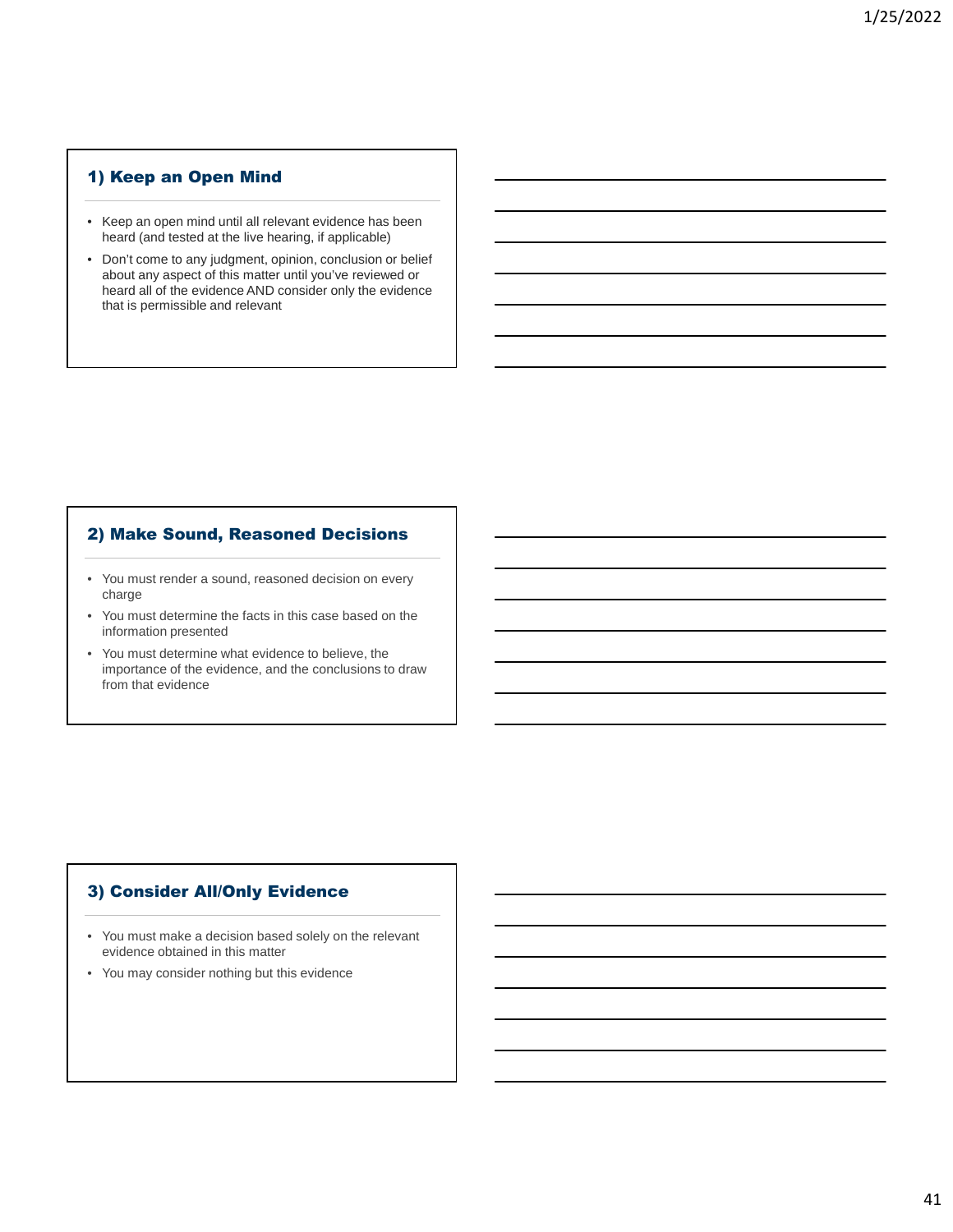# 4) Be Impartial

- You must be impartial when considering evidence and weighing the credibility of parties and witnesses
- You should not be swayed by prejudice, sympathy, or a personal view that you may have of the claim or any party
- Identify any actual or perceived conflict of interest

# 5) Weight of Evidence

- The quality of evidence is not determined by the volume of evidence or the number of witnesses or exhibits.
- It is the **weight** of the evidence, or its **strength,** in tending to prove the issue at stake that is important.
- You must evaluate the evidence as a whole based on your own judgment.

# 6) Evaluate Witness Credibility

- You must give the testimony and information of each party or witness the degree of importance you reasonably believe it is entitled to receive.
- Identify all conflicts and attempt to resolve those conflicts and determine where the truth (**standard of review/proof**) lies.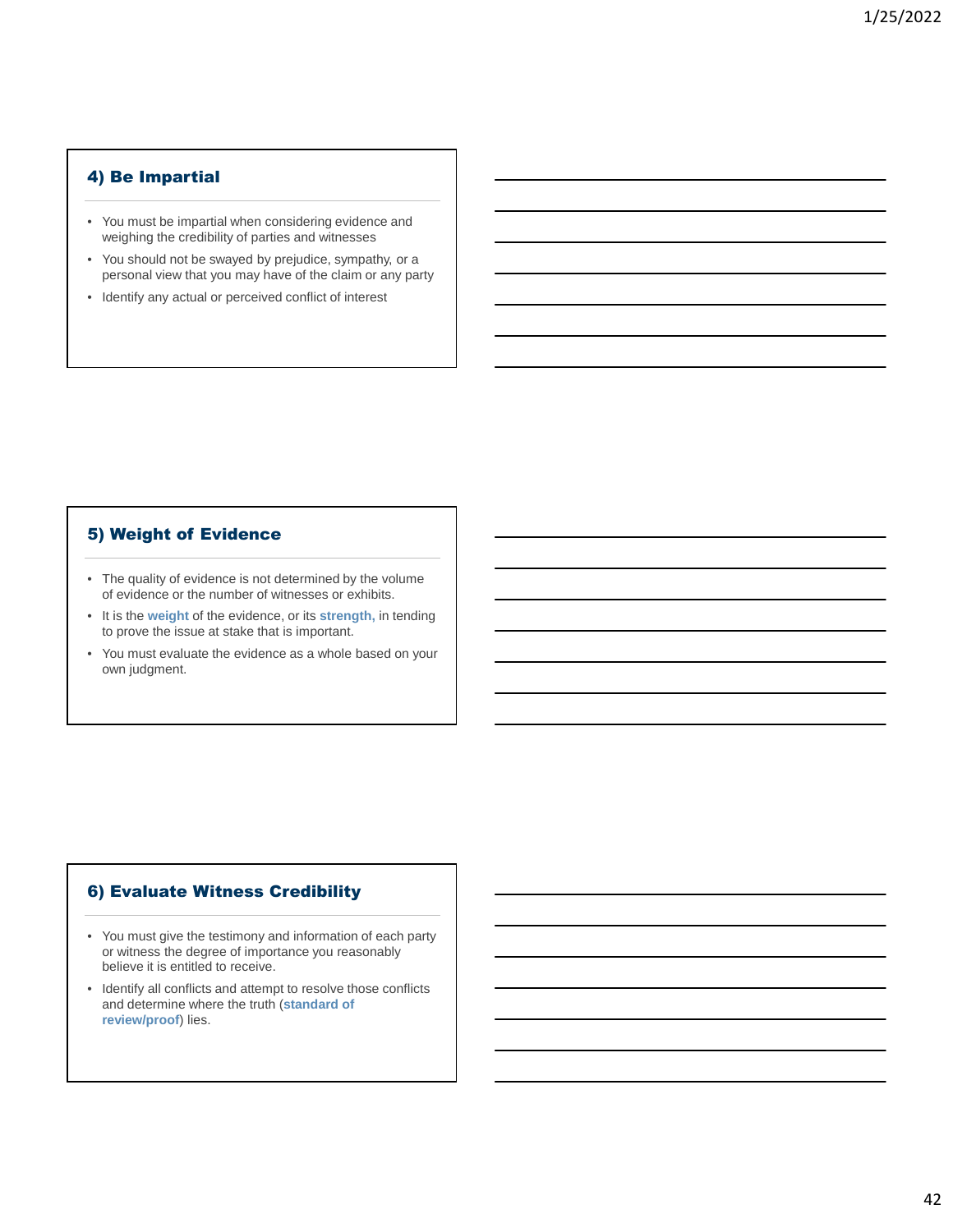# 6) Evaluate Witness Credibility

- Consider the reasonableness or unreasonableness, or probability or improbability, of the testimony.
- Does the witness have any motive?
- Is there any bias?
- The Regulations' commentary provides consideration of consistency, accuracy, memory, credibility (85 FR 30315), implausibility, inconsistency, unreliability, ulterior motives, lack of credibility (85 FR 30330)

# 6) Evaluate Witness Credibility

- Credibility is determined fact by fact, not witness by witness
	- The most earnest and honest witness may share information that turns out not to be true

# 7) Draw Reasonable Inferences

- Inferences are sometimes called "circumstantial evidence."
- It is the evidence that you infer from direct evidence that you considered.
- Inferences only as warranted and reasonable.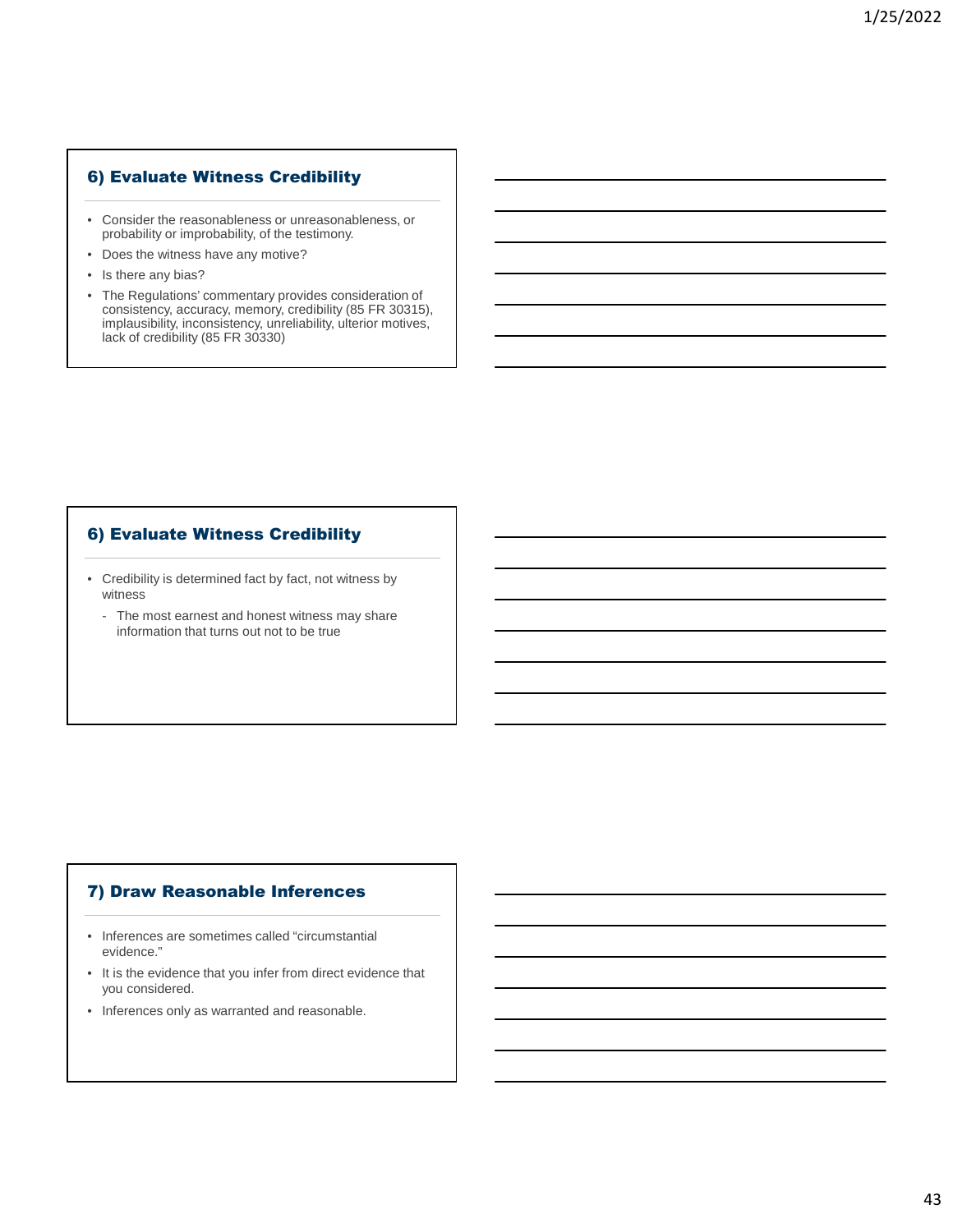# 8) Standard of Evidence

- Use the standard of evidence as defined by your policy when evaluating whether someone is responsible for a policy violation
	- ALWAYS start with presumption of no violation.
- Preponderance of the evidence: Is it more likely than not true that the respondent engaged in the alleged misconduct?

# 8) Standard of Evidence

- Look to all the evidence in total, make judgments about weight and credibility, and then determine whether or not the burden has been met.
- Whenever you make a decision, apply your standard of evidence

# 9) Don't Consider Impact

- Don't consider the potential impact of your decision on either party when determining if the charges have been proven
- Focus only on the allegations and whether the evidence presented is sufficient to persuade you that the respondent is responsible for a policy violation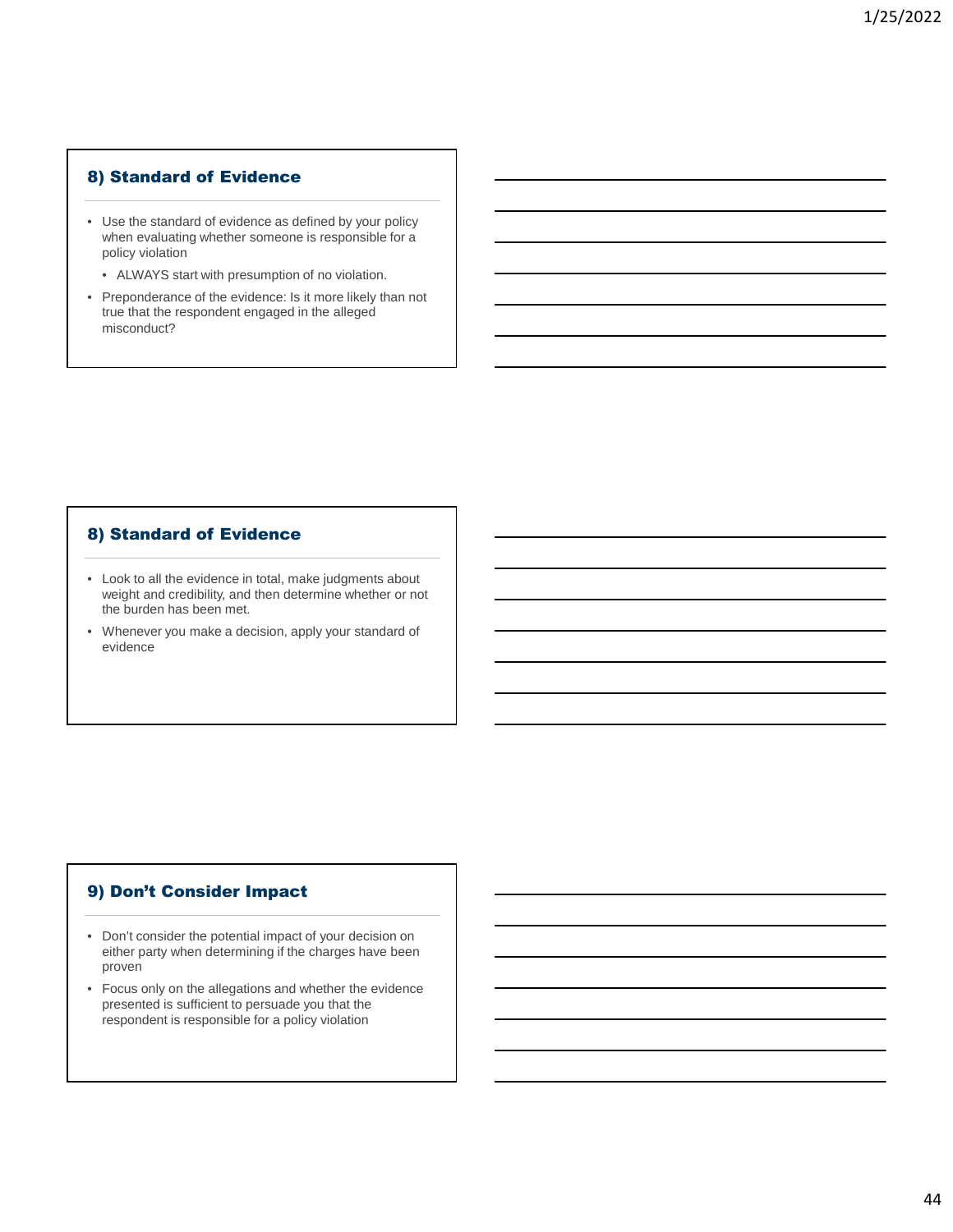# Analyzing the Elements

- To find a policy violation, there must be evidence to show, using the standard of evidence in your policy (preponderance of the evidence or clear and convincing), that each and every element of a policy violation has been met
- How do you do this?

# Analyzing the Elements

- Review the definition
- Break down the definition into elements by making a checklist
- Re-read the definition. Have you accounted for all of the language in the definition?
- Are there any definitions that should be included in your element checklist? (e.g. state law definition of domestic violence)
- Sort evidence according to element

# Analyzing the Elements

- If you have a preponderance of the evidence that each element is present, you have a policy violation
- If you do not have a preponderance of the evidence that each element is present, you do **not** have a policy violation
- If you have a preponderance of the evidence that one or more elements is **not** present, you do **not** have a policy violation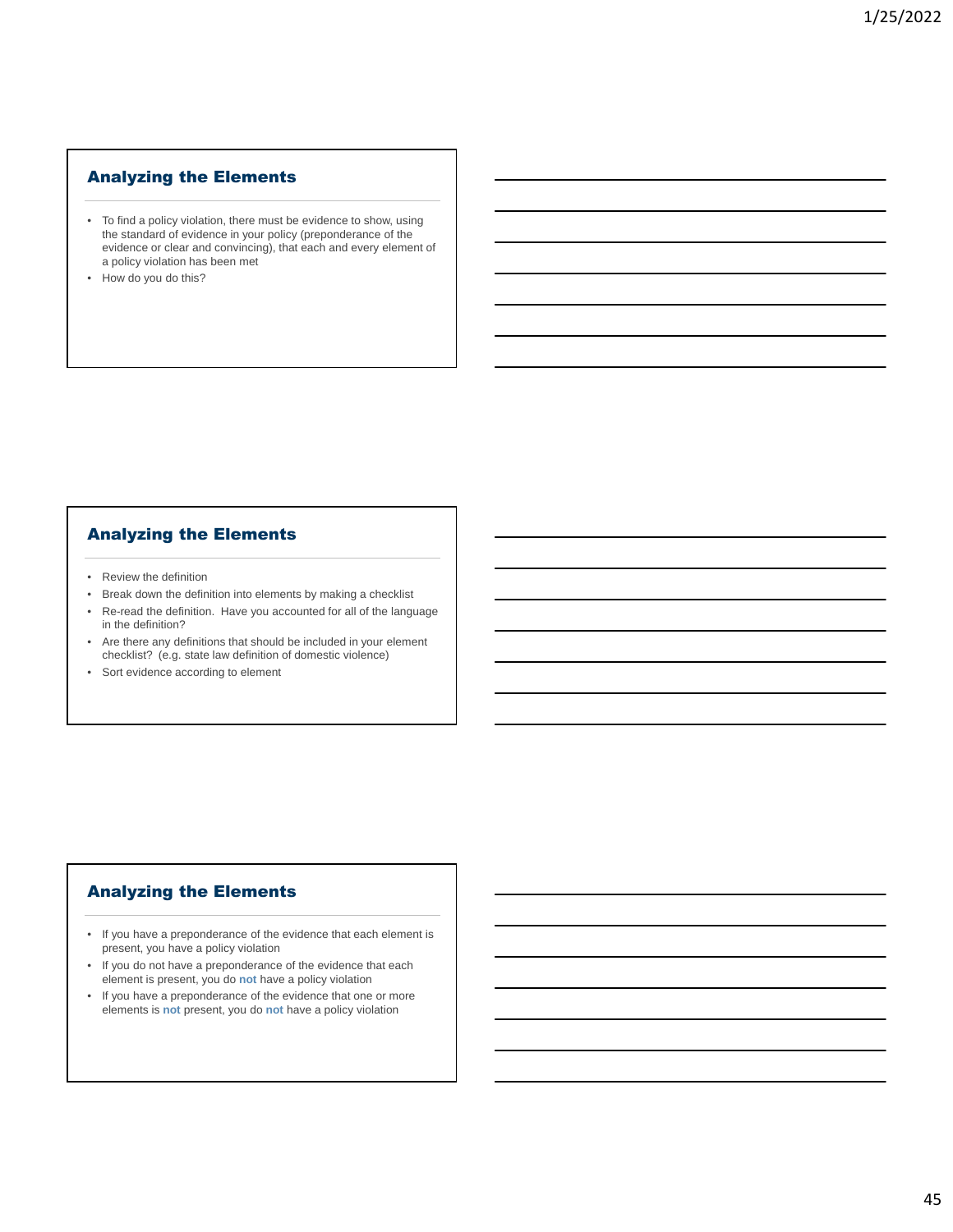# Recommended Considerations for Resolving Conflicts

- Statements by any witnesses to the alleged incident
- Evidence about the relative credibility of the complainant/respondent
	- The level of detail and consistency of each person's account should be compared in an attempt to determine who is telling the truth
	- Is corroborative evidence lacking where it should logically exist?

# Recommended Considerations for Resolving Conflicts

- Evidence of the complainant's reaction or behavior after the alleged harassment
	- Were there witnesses who saw that the complainant was upset?
	- Changes in behaviors? Work-related? School? Concerns from friends and family? Avoiding certain places?
		- May not manifest until later

# Recommended Considerations for Resolving Conflicts

- Evidence about whether the complainant filed the complaint or took other action to protest the conduct soon after the alleged incident occurred
	- But: failure to immediately complain may merely reflect a fear of retaliation, a fear that the complainant may not be believed, etc. rather than that the alleged harassment did not occur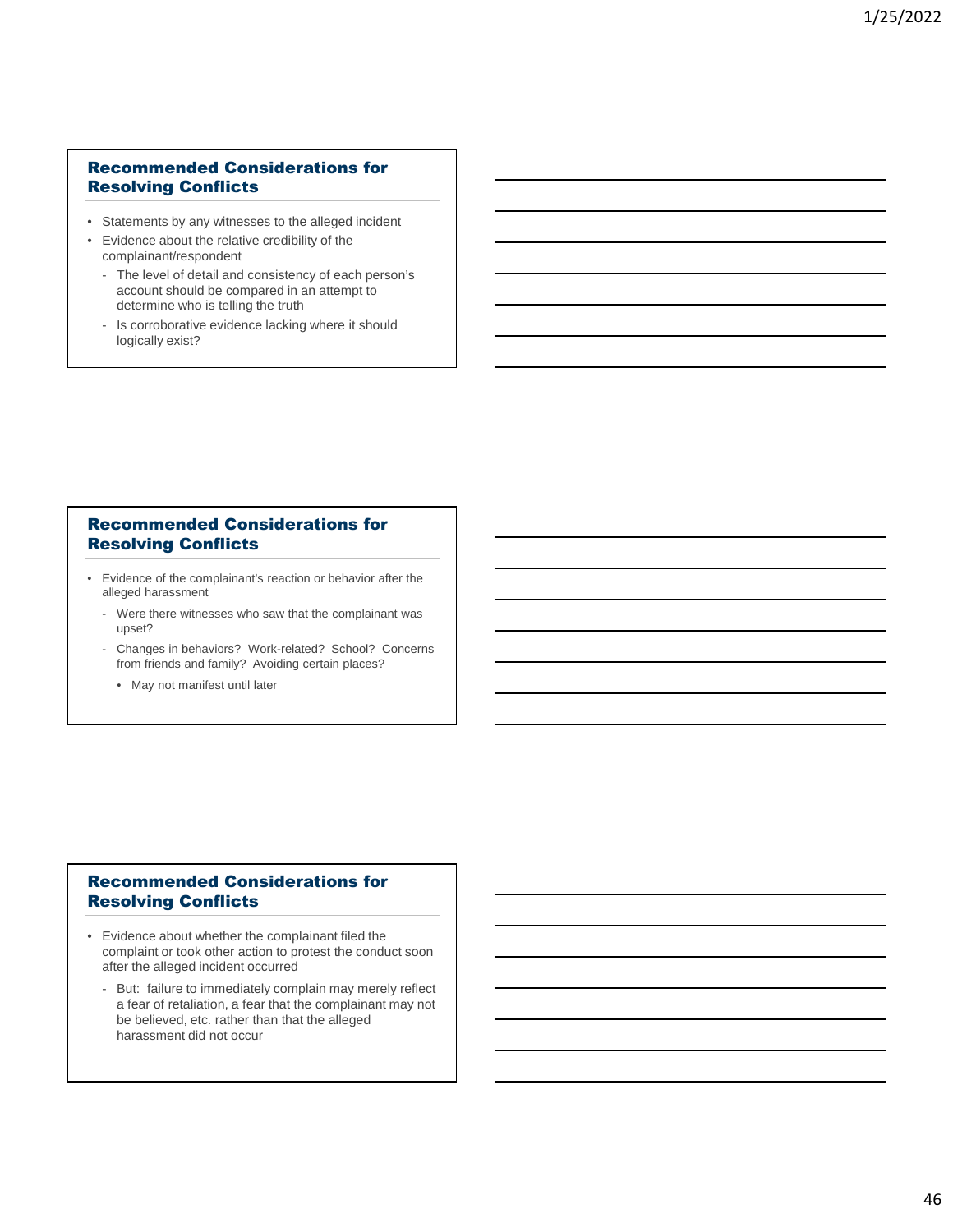# Recommended Considerations for Resolving Conflicts

- Other contemporaneous evidence:
	- Did the complainant write about the conduct and reaction to it soon after it occurred (e.g. in a diary, email, blog, social media post)?
	- Did the student tell others (friends, parents) about the conduct and their reaction soon after it occurred?



# Identity of the Appeals Officer

- You cannot hear an appeal of your own decisions
	- The Appeals Officer cannot be the same investigator, Title IX Coordinator, or decision-maker that worked on the case
- The Appeals Officer must be trained in the same manner as the Decision-Maker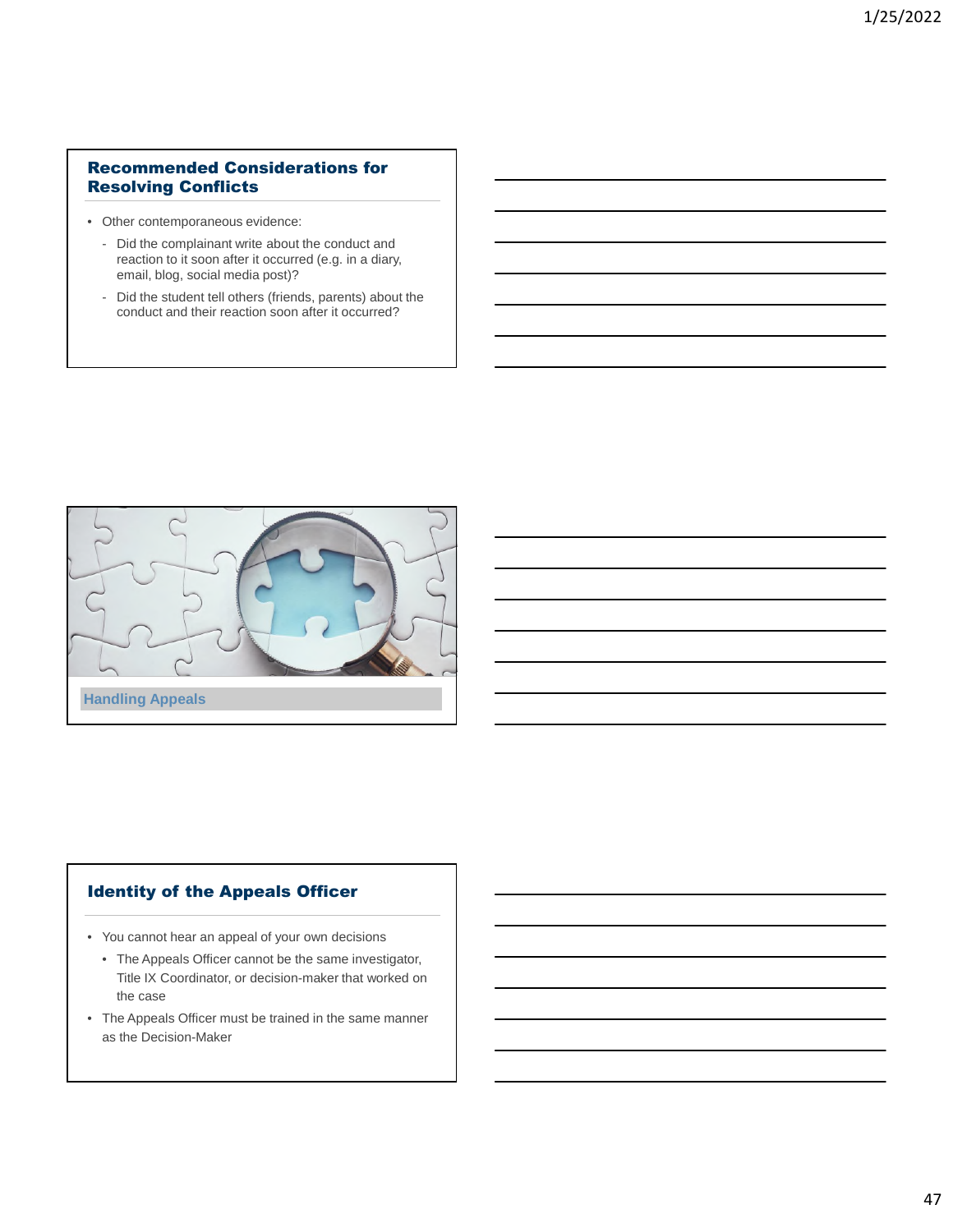### Bases for Appeal

- Procedural irregularity that affected the outcome of the matter
- New evidence that was not reasonably available at the time the determination regarding responsibility or dismissal was made, that could affect the outcome of the matter
- The Title IX Coordinator/investigator/decision-maker(s) had a conflict of interest or bias for or against complainants or respondents generally or the individual complainant or respondent that affected the outcome
- A recipient may offer an appeal equally to both parties on additional bases

# Appeals

- As to all appeals, the recipient must:
	- Offer the appeal to either party
	- Let both parties know when an appeal has been filed
	- Give both parties a reasonable and equal opportunity to submit a written statement in support of or challenging the appealed decision
	- Issue a written decision describing the result of the appeal and the rationale for the result
	- Provide the written decision simultaneously to both parties.